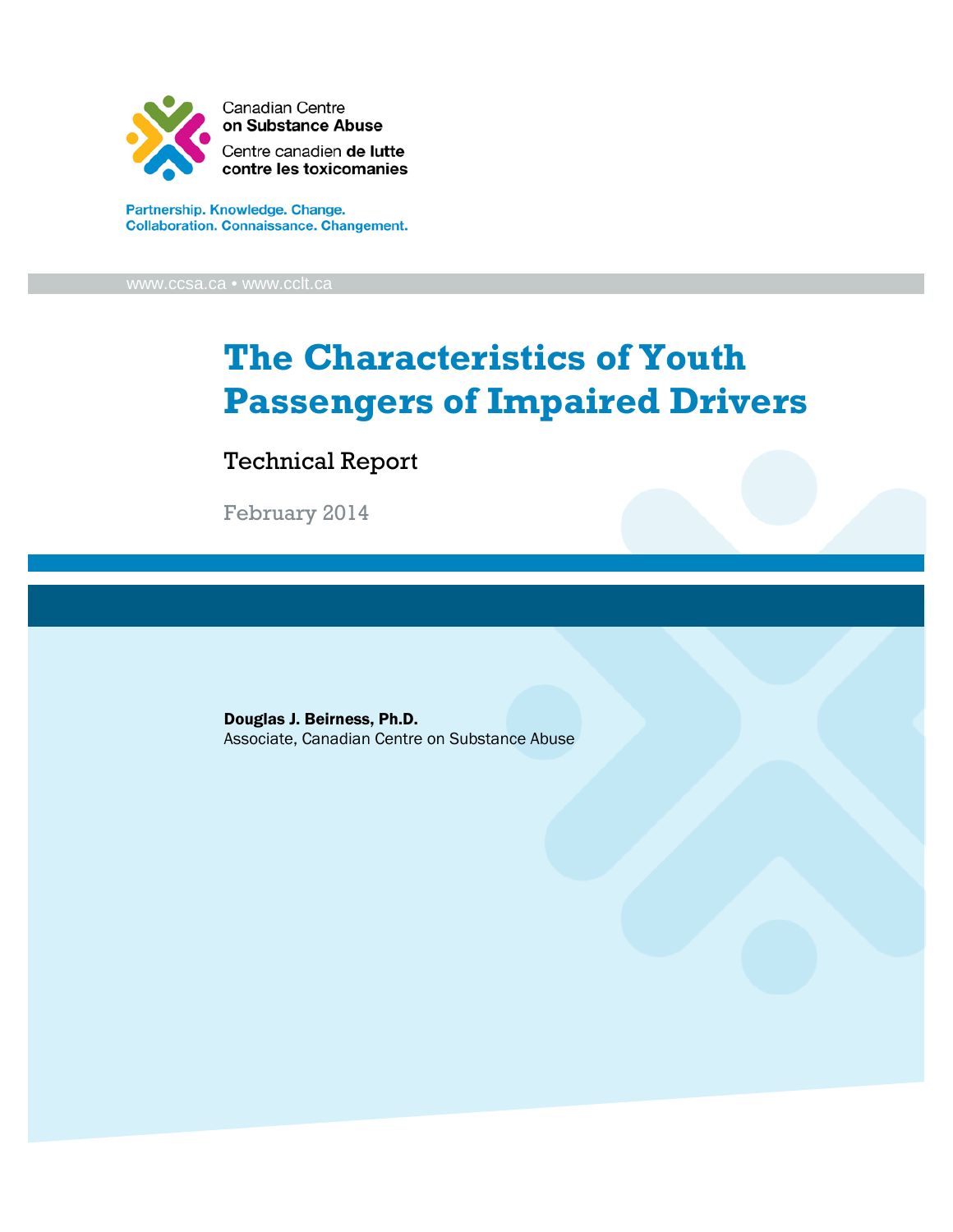# **The Characteristics of Youth Passengers of Impaired Drivers**

### Technical Report

This document was published by the Canadian Centre on Substance Abuse (CCSA).

Suggested citation: Beirness, D. (2014). *The Characteristics of Youth Passengers of Impaired Drivers,* Ottawa, ON: Canadian Centre on Substance Abuse.

© Canadian Centre on Substance Abuse, 2014.

CCSA, 500–75 Albert Street Ottawa, ON K1P 5E7 Tel.: 613-235-4048 Email: info@ccsa.ca

Production of this document has been made possible through a financial contribution from Health Canada. The views expressed herein do not necessarily represent the views of Health Canada.

This document can also be downloaded as a PDF at www.ccsa.ca

Ce document est également disponible en français sous le titre :

*Caractéristiques des jeunes passagers de véhicules avec un conducteur ayant les facultés affaiblies*

ISBN 978-1-77178-100-8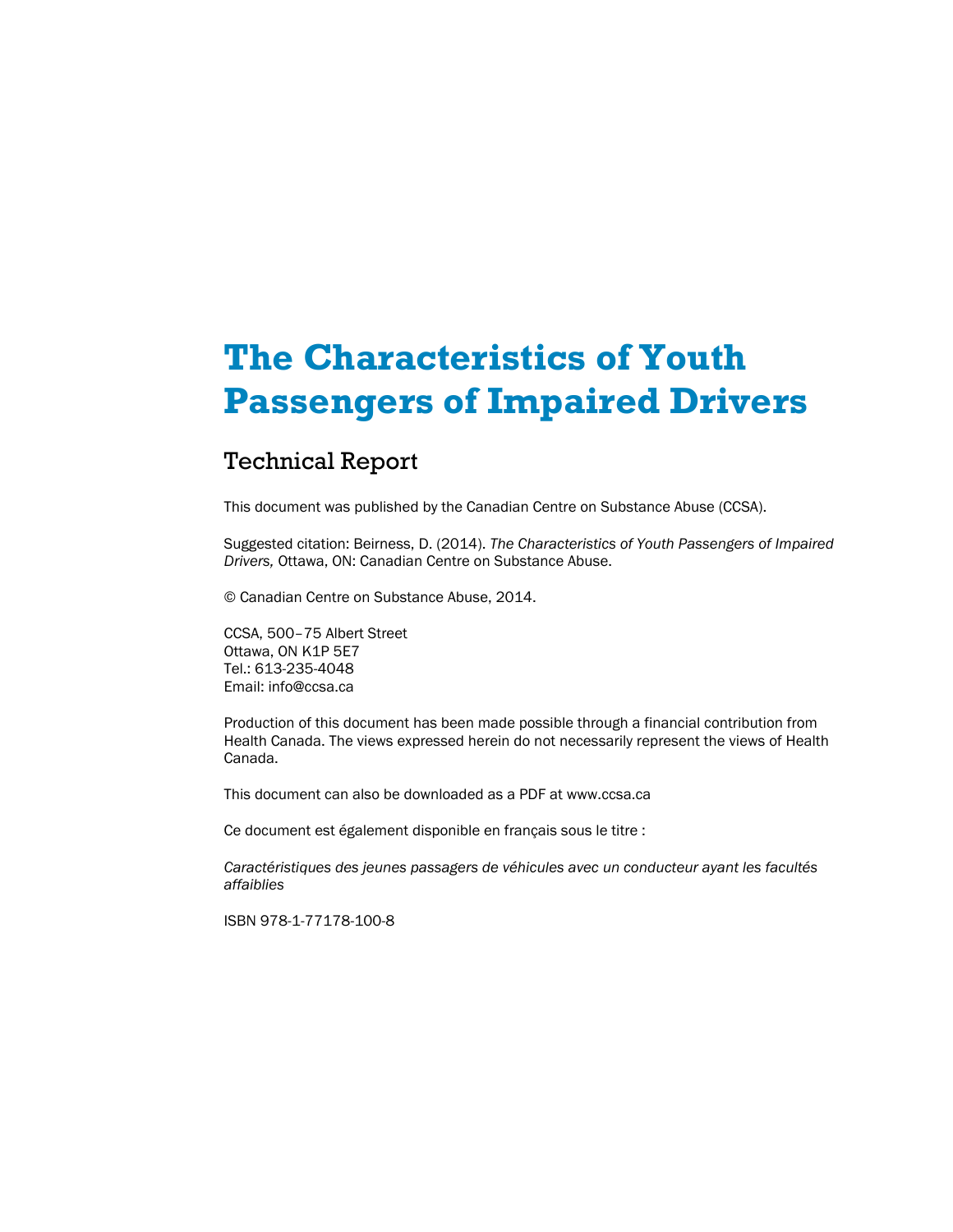

# **Table of Contents**

| Characteristics of Passengers of Drivers Who Have Used Alcohol or Drugs  4 |  |
|----------------------------------------------------------------------------|--|
|                                                                            |  |
|                                                                            |  |
|                                                                            |  |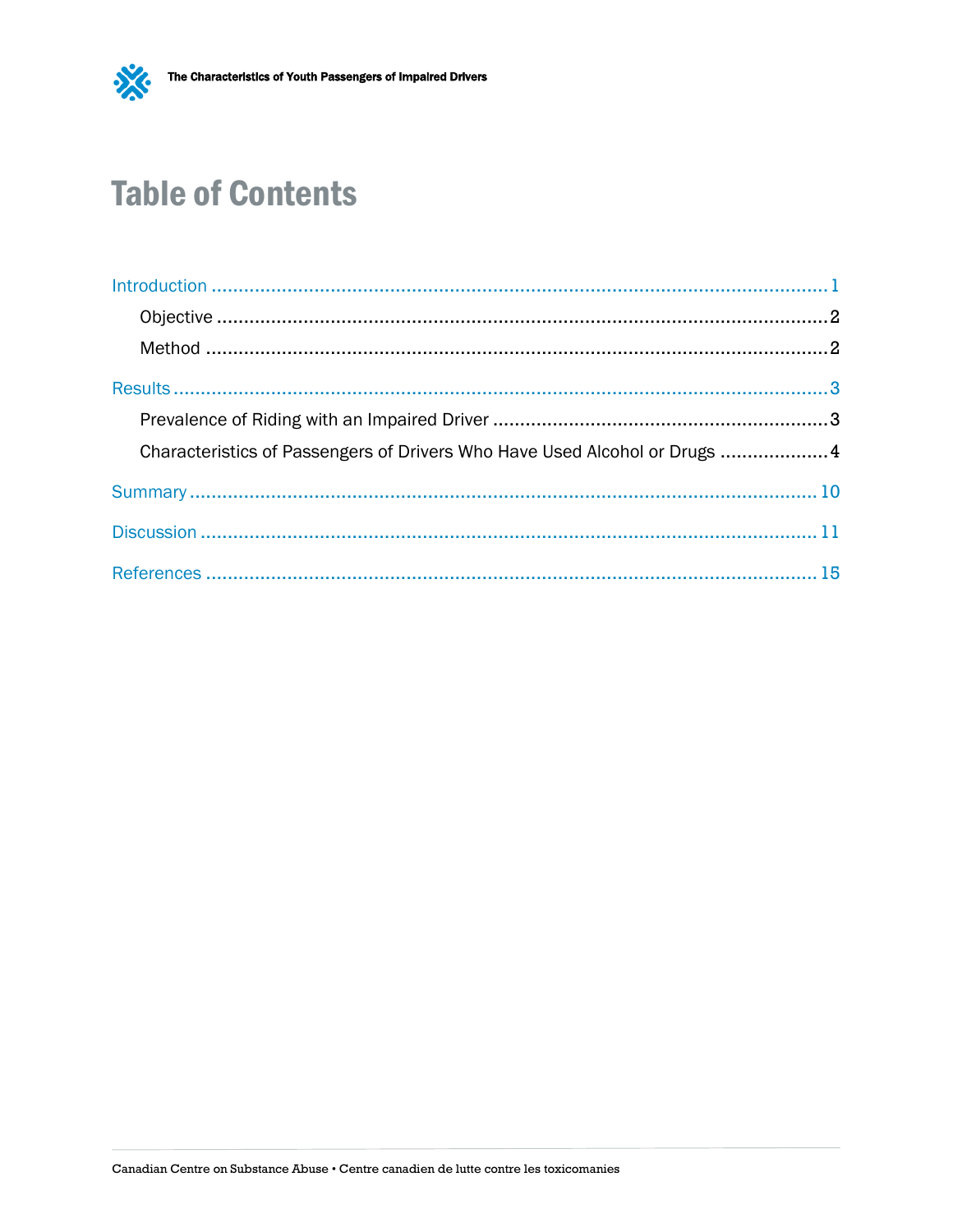

### **Acknowledgements**

Production of this document was made possible through a financial contribution from Health Canada's Drug Strategy Community Initiatives Fund. The views expressed herein do not necessarily reflect the views of Health Canada.

#### **Conflict of Interest**

Douglas Beirness has no conflicts of interest to declare.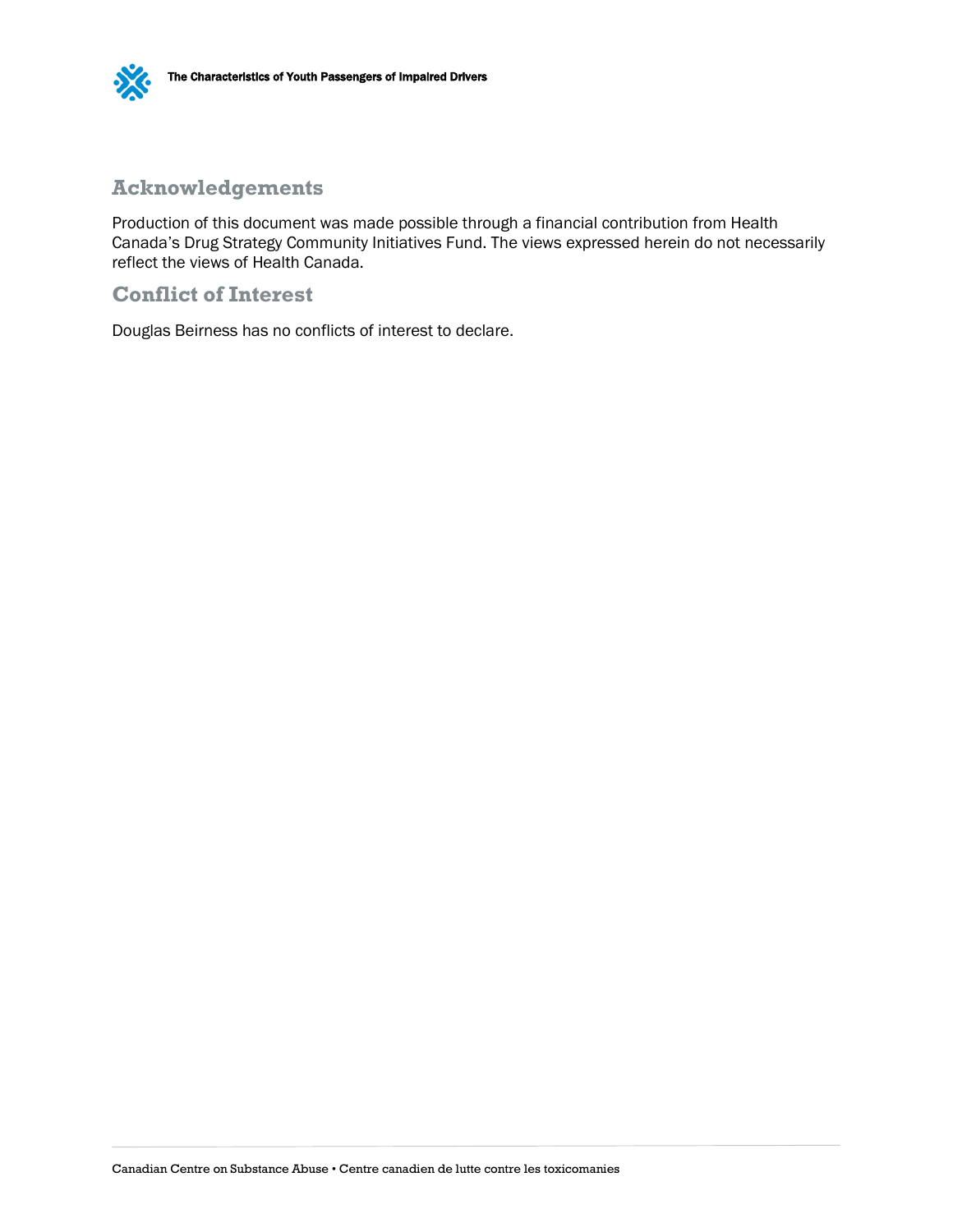

## <span id="page-4-0"></span>Introduction

Motor vehicles play a prominent role in the lives of most Canadians. Collectively, Canadians annually log over 333 billion kilometres in vehicle travel for work, commuting and pleasure (Statistics Canada, 2010). Given the extent of vehicle use, crashes are an inevitable consequence, often resulting in injuries or deaths. Young Canadians are especially at risk. Motor vehicle incidents are the leading cause of death for young Canadians, accounting for more than a quarter (27.7%) of all deaths among those 15 to 24 years of age (Statistics Canada, 2012). In 2010, 511 young Canadians (aged 15–24) died in motor vehicle crashes and 41,373 sustained injuries (Transport Canada, 2012). Young drivers are at particularly high risk. Although drivers under 25 years of age represent only 12.8% of licensed drivers, they account for 22.3% of all driver deaths and 23.6% of all seriously injured drivers.

As disturbing as these figures are, the situation has improved dramatically over the past 30 years. Technological improvements to vehicles and roadways, enhanced use of occupant restraints, graduated licensing programs, zero tolerance alcohol laws, greater awareness of the risks and promotion of safe practices have all helped to reduce the number of young Canadians who are injured or die in motor vehicle crashes. Nevertheless, the toll remains high and more needs to be done to keep young people safe on our roads.

Among the various behaviours known to increase the risk of crash involvement for young people, the use of alcohol and drugs remains a persistent factor. According to the Traffic Injury Research Foundation (2013), alcohol was involved for 52.8% of young people (aged 16–25) who died as a result of a motor vehicle crash in 2010. Among young fatally injured drivers in this age group, 45.5% tested positive for alcohol; the majority had a blood alcohol concentration (BAC) over 80 mg/dL. A recent examination of drug use among fatally injured drivers aged 16–24 years old found drugs were involved in 35.4% of cases (Beirness, Beasley, & Boase, 2013). Cannabis was the most prevalent substance involved.

Not surprisingly, young people tend to travel together in vehicles with others in their peer group. In the United States, 59% of teenager passengers who died in motor vehicle crashes in 2011 were in a vehicle operated by a teenage driver. Among fatally injured passengers aged 20–24, 53% were in a vehicle operated by a driver in the same age group (Insurance Institute for Highway Safety, 2011). Young drivers aged 16–24 years old who died in alcohol-related crashes have been shown to be most likely to have been carrying passengers and over 90% of the time those passengers were in the same age group as the driver (Isaac, Kennedy, & Graham, 1995).

In general, the presence of young passengers has been shown to be a risk factor for young drivers, either by creating a distraction in the vehicle and/or encouraging risk taking (Preusser, Ferguson, & Williams, 1998; Shope, 2006). Young passengers who have been drinking or using drugs can actually worsen the risk of crash involvement for a driver whose abilities have already been compromised through the use of alcohol or drugs. Hence, the risks of driving after the use of alcohol and drugs are not necessarily restricted to the condition of the person behind the wheel.

Passengers in a vehicle with an impaired driver have not been subject to the same degree of scrutiny or attention as impaired drivers. If the driver has been using alcohol or drugs, there is a good likelihood that the passengers have also been doing so (Isaac, Kennedy, & Graham, 1995). Although researchers have examined the characteristics of drinking drivers and to some extent those who drive after using drugs, those who ride with impaired drivers have been afforded considerably less attention.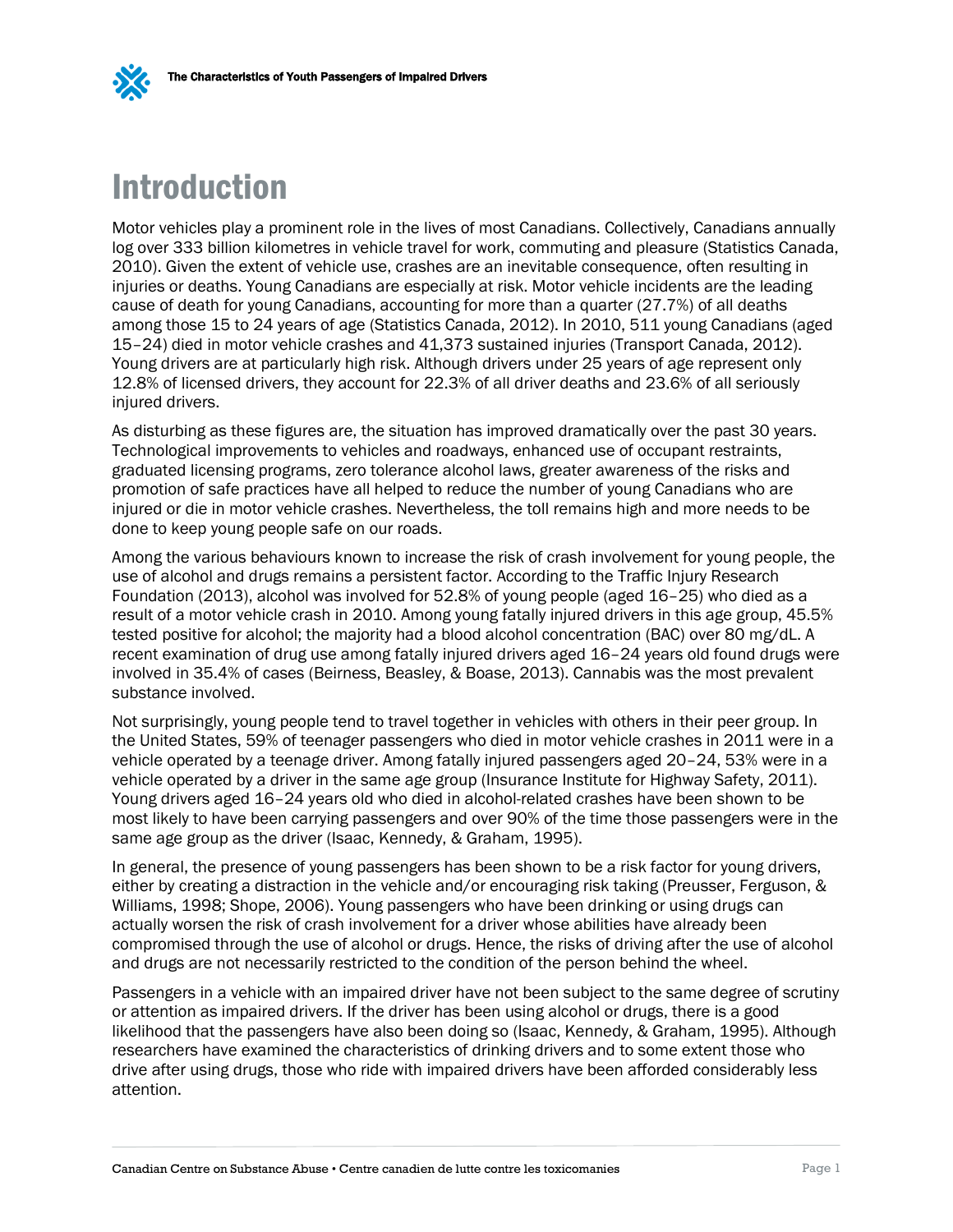

### <span id="page-5-0"></span>**Objective**

This report reviews the research on the characteristics of youth who choose to ride with a driver who has been using drugs, alcohol or both. Understanding the demographic, psychosocial and behavioural characteristics of young passengers of impaired drivers is a key step towards developing targeted prevention programs and campaigns for those at highest risk.

Although the primary focus of this review was on passengers of drug-impaired drivers, it was recognized at the outset that there would likely be substantial overlap with the characteristics of passengers of drinking drivers. Hence, it was deemed important to determine the extent of the overlap and the areas where there was a divergence of the characteristics of those who engaged in the two behaviours. This approach was taken to help decide if separate and specific prevention messages should be developed for each of the two behaviours or if they could both be served through a combined approach.

The report begins with an examination of data on the prevalence of riding with a driver who has used alcohol or drugs. The characteristics of people who ride as passengers with an impaired driver are then examined in different types of studies. The report concludes with a discussion of the evidence and the implications for the development of prevention programs.

### <span id="page-5-1"></span>**Method**

The prevalence among youth of riding with a driver who had used alcohol or drugs was determined from an examination of national self-report surveys in Canada and the United States. In Canada, provincial student drug use surveys also provide provincial estimates of the prevalence of the behaviour (Young et al., 2011). In the United States, the Monitoring the Future Survey provides estimates of riding with a driver who has used alcohol or cannabis among high school seniors (O'Malley & Johnston, 2007, 2013).

Literature examining the characteristics of passengers of drivers who had used drugs or alcohol was identified through searches of databases such as Project Cork, PubMed, PsycNet and SafetyLit. The search engines Google and Google Scholar were also used. Search terms included variations on the terms passenger, driving, lift, drunk, impaired, riding, driving under the influence and intoxicated. No time limitations were set.

In addition, personal contacts were made with a number of other researchers who are known to have worked in the area of alcohol, drugs and young drivers to ask their assistance in finding other papers, presentations and reports that might be relevant. This approach helped to identify literature that was not necessarily focussed on riding with a driver who had been drinking or using drugs, but might have included these behaviours as of related interest. In such cases, the article title or keywords might not have reflected passenger behaviour and so would have been missed in the formal search.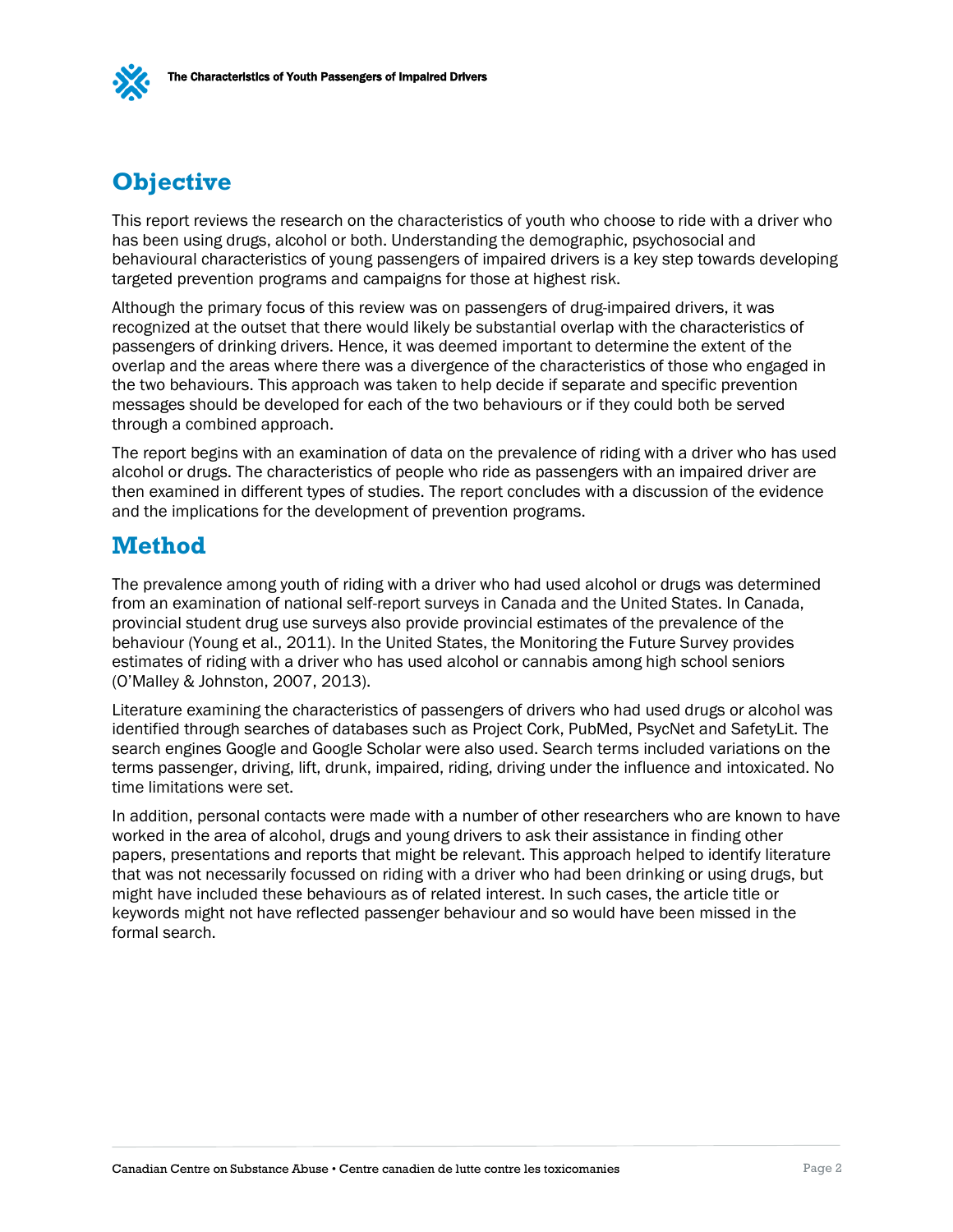

## <span id="page-6-0"></span>**Results**

### <span id="page-6-1"></span>**Prevalence of Riding with an Impaired Driver**

Student drug use surveys in various provinces typically include questions about driving after alcohol or drug use, as well as questions about riding with a driver who has been drinking or using cannabis[.1](#page-6-2) In a compilation of the results of these provincial student drug use surveys, Young and colleagues (2011) reported that 11.0% to 20.0% of drivers in grade 12 indicated they had driven after drinking and 10.6% to 21.0% had driven after using cannabis during the past year.[2](#page-6-3) Among all students in grades 7 through 12, 25.7% to 37.5% reported riding with a drinking driver and 16.9% to 19.8% reported riding with a driver who had consumed "too much" alcohol during the previous 12 months. Overall, 17.7% to 26.2% admitted to riding with a driver who had used cannabis. The prevalence of this latter behaviour increased significantly with grade. Among students in grade 10, 22.9% to 29.7% reported riding with a driver who had used cannabis. Among students in grade 12, 33.2% to 48.8% reported doing so.

Data from the Canadian Alcohol and Drug Use Monitoring Survey (CADUMS), a national telephone survey of Canadian residents aged 15 and over on alcohol and drug use, reveals that, whereas 5.3% of 15 to 24 year olds reported driving after using cannabis in the past 12 months, 15.8% reported riding as a passenger with a driver who had smoked cannabis within the previous two hours (Health Canada, 2012). Similarly, 7.9% of respondents in this age group drove after drinking; 17.9% indicated that they had been a passenger in a vehicle driven by a drinking driver. Clearly, riding with a driver who has been drinking or using cannabis is considerably more common than driving after alcohol or drug use.

In the United States, the Monitoring the Future Survey has collected information from approximately 2,000 high school seniors (aged 16–18) about driving after drinking, driving after using cannabis and riding as a passenger in a vehicle with a driver who has used alcohol or cannabis within the past two weeks (O'Malley & Johnston, 2007; 2013). Over the 11-year period examined, the prevalence of riding with a driver who has used cannabis has changed little, from 21.7% in 2001 to 20.4% in 2011. Riding with a drinking driver, however, has decreased from 23.7% to 15.2%.

These data illustrate that riding with a driver who has used cannabis is common among youth and is comparable to, and in some cases exceeds, the prevalence of riding with a drinking driver. The numbers are, however, quite variable ranging from 16% to almost 50% of students who report engaging in this behaviour. Older students (i.e., those in grades 10 and 12) are more likely than younger students (grades 7 and 9) to report riding with a driver who has used cannabis. The prevalence of the behaviour decreases among young people who are beyond high school age.

The following sections examine the characteristics of those who report riding with a driver who has used cannabis, as well as those who report riding with a drinking driver with a focus on identifying those factors that enhance the risk and those factors that are protective.

 $\overline{a}$ 

<span id="page-6-2"></span><sup>1</sup> Only one province asks about riding with a driver who has used any type of drug. All others ask specifically about riding with a driver who has used cannabis.

<span id="page-6-3"></span><sup>2</sup> The exact wording of the questions varies somewhat by province.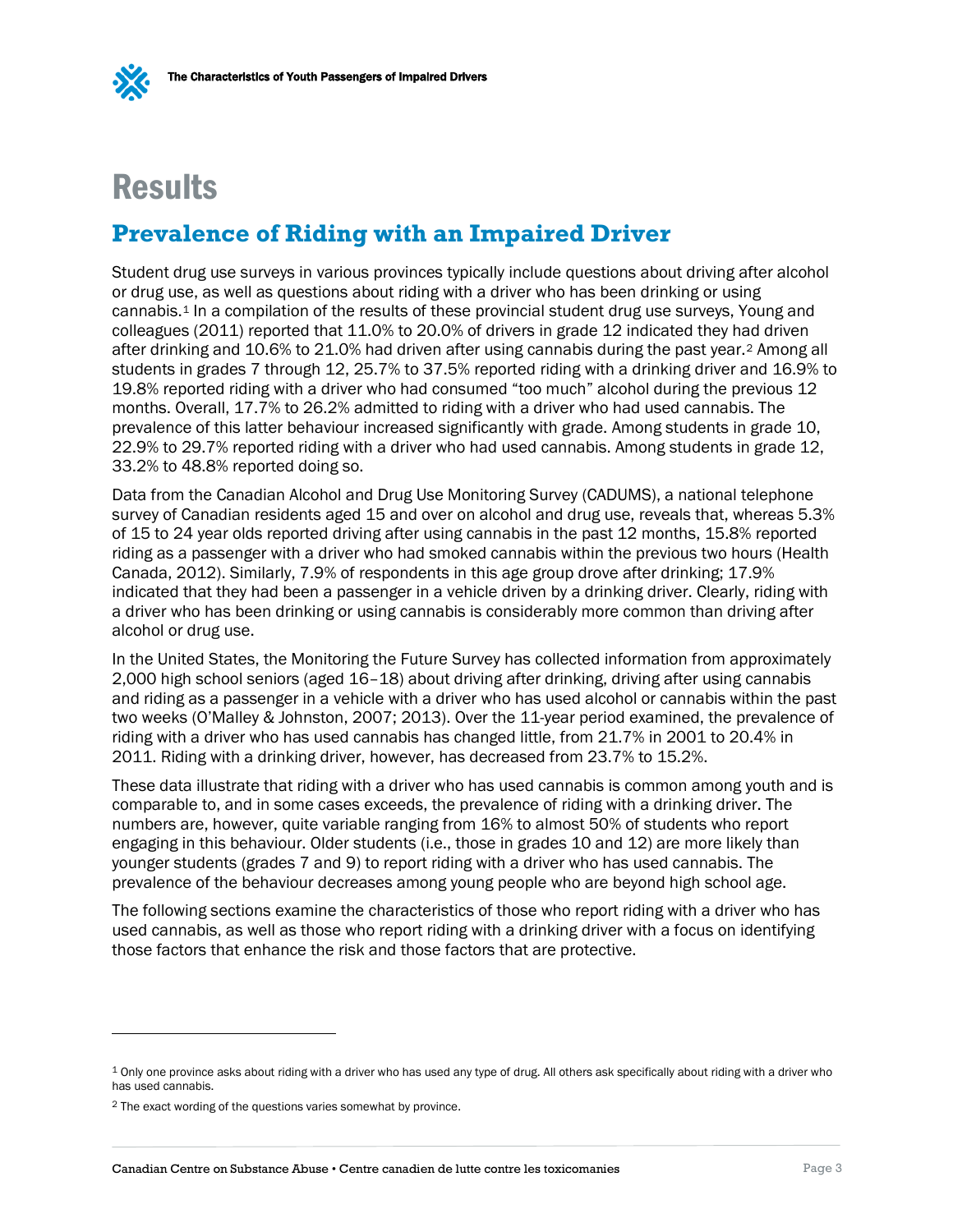



## <span id="page-7-0"></span>**Characteristics of Passengers of Drivers Who Have Used Alcohol or Drugs**

Three different approaches have been used to examine the characteristics of youth who ride with drivers who have used alcohol or drugs. The first approach involves interviews with drivers who participated in a roadside survey. The second approach involves collecting information from drivers and passengers who have been involved in a crash. The third, most common approach is a public opinion survey asking people to report on their behaviour as a driver and passenger after drinking or using drugs. Each type of study has its strengths and limitations, but together can help provide a comprehensive picture of the circumstances and personal characteristics of those involved.

### *Roadside surveys*

Interest in the relationship between the state of intoxication between drivers and passengers developed partly out of interest in the use of designated driver programs. The designated driver concept is intended to reduce impaired driving by selecting one member of a group to refrain from alcohol and drug use and to serve as the driver, thereby reducing the risk of crash involvement and helping to ensure all members of the group arrive home safely. The very nature of the concept speaks to the crux of the problem: preventing intoxicated passengers from riding with intoxicated drivers.

As part of a roadside survey of alcohol use among drivers in British Columbia, front seat passengers were also asked to provide a breath sample to determine the extent of their alcohol use (Foss & Beirness, 1996). In over half of all vehicles with a driver with a BAC of at least 50 mg/dL, the driver was alone in the vehicle. Where a passenger was present, there was a strong positive relationship between driver and passenger BACs. In only 17% of cases where a driver had a BAC of at least 50 mg/dL was there a passenger with a BAC less than 50 mg/dL. The fact that drinking passengers typically have BACs of the same order of magnitude as their drivers suggests that both drivers and passengers are making poor decisions about their transportation choices. Given the limited information available, it was not possible to determine the extent to which the circumstances and characteristics of the people involved played a role in these decisions.

More recently, Romano, Kelley-Baker and Lacey (2012) examined data from the 2007 US National Roadside survey to determine the extent to which a passenger in the vehicle with an impaired driver might be able to serve as an alternative driver. In 21% of cases where the driver had a BAC of less than 80 mg/dL, the passenger was deemed to have a lower alcohol level; where the driver had a BAC greater than 80 mg/dL, 6% of passengers had a lower BAC. Drinking passengers tended to ride with drinking drivers and it was relatively uncommon for the passenger to be a possible alternative driver. The likelihood of riding with a drinking driver was higher at night, when the trip originated from a drinking establishment or a private home, and when the driver and passenger were both males. The presence of a female passenger with a male driver was determined to be a protective factor for drinking and driving among males.

These two studies were derived from larger projects not designed to examine the role of passengers. They also did not provide any information about driver and passenger drug use. The number of cases available for analysis was relatively small and it was not possible to isolate a group of drivers and passengers in the 15-24 age group. In general, the data show that drinking drivers are most often the sole vehicle occupant. When passengers are present, they are also likely to have been drinking to an extent comparable to that of the driver. Neither drivers nor passengers make appropriate, safe decisions regarding transportation choices. These choices, however, are influenced by situation and circumstances – time of day, trip origin, and the sex of the driver and passenger combination.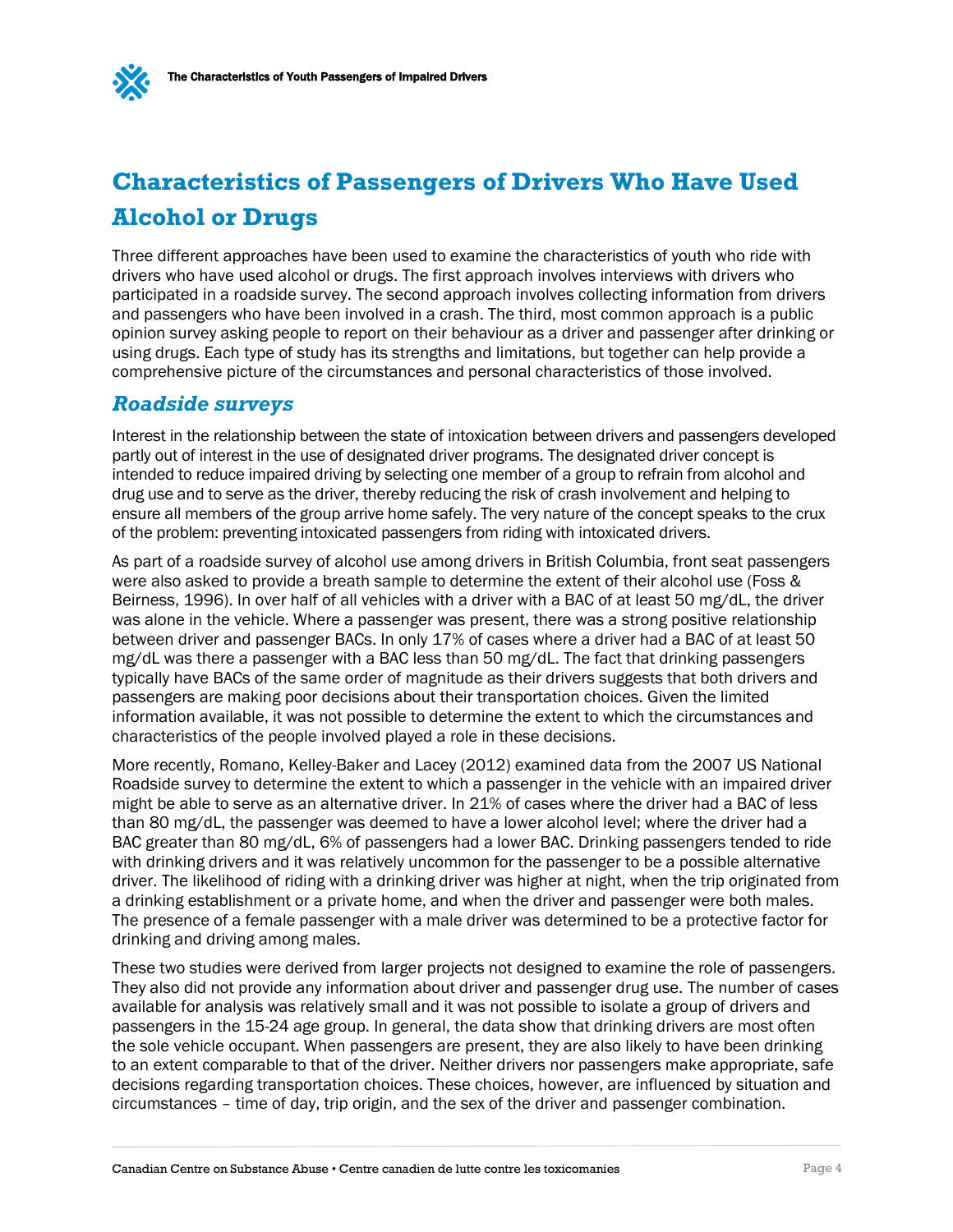

### *Drivers and passengers involved in crashes*

Studies of alcohol and drug use among drivers and passengers injured in motor vehicle crashes have been conducted primarily to examine the extent to which a passenger might have been the better choice as the driver of the vehicle. These studies also provide information about the situations and circumstances surrounding impaired driving incidents in which passengers sustain injuries.

The Fatality Analysis Reporting System (FARS) in the United States includes information on alcohol use by drivers and passengers killed in roadway crashes. An examination of data on 10,277 fatally injured drinking drivers from 29 states with high alcohol testing rates revealed that 30% of males and 34% of females had one or more passengers (Isaac, Kennedy, & Graham, 1995). Drivers aged 16–24 were most likely to be accompanied in the vehicle and approximately 90% of these passengers were within 25% of the driver's age. Over 80% of fatally injured passengers riding with a drinking driver had also been drinking. In about one-third of these cases, the passenger's BAC was substantially lower than that of the driver. Fatally injured male drivers aged 16–19 with a BAC over 80 mg/dL were most likely to be carrying a passenger with a BAC less than 50 mg/dL. Although these data are limited to cases where both the driver and the passengers died in the crash, the study clearly establishes a link between drinking drivers and drinking passengers. Young drinking drivers were most likely to have young drinking passengers, many of whom had BACs considerably below that of the driver.

Soderstrom, Dischinger and Kerns (1996) collected alcohol data on 120 injured driver–passenger pairs admitted to a trauma centre for treatment of injuries sustained in a traffic crash. Overall, alcohol was found in at least one victim in 48% of cases; in 65% of these, the driver had the higher BAC. Just over half of all crashes involved same-sex pairs. Among the five female pairs, no driver had been drinking. In 58% of male pairs, the driver had been drinking; in 26% of these cases, the passenger had a lower BAC. Alcohol was less likely to be involved in male–female pairs (32%). In 62% of male–female pairs, the female passenger had a lower BAC than the male driver or was negative for alcohol; in the other 38%, the male passenger had a lower BAC than the female driver. There was no information presented on the ages of the driver–passenger pairs.

In a five-year follow-up study of drivers and passengers admitted to a trauma centre for treatment of injuries sustained in a motor vehicle crash, Schermer, Qualls, Brown and Apodaca (2001) determined that drivers and passengers admitted with a BAC of at least 80 mg/dL were more than twice as likely as those who had not been drinking to return to the emergency department and be admitted to the hospital on a subsequent occasion. In addition, in the five years following the injury event, intoxicated passengers were found to be at greater risk of dying than non-intoxicated passengers. In another study by the same group (Schermer, Apodaca, Albrecht, Lu, & Demarest, 2001), intoxicated drivers and passengers injured in motor vehicle crashes were found to be equally likely to have been involved in a crash and cited for an impaired driving offence in the two years prior to, and one year following, the index crash. Males and those with higher BACs were more likely to be involved in other crashes and have impaired driving charges.

Together, these studies show that impaired drivers who crash often have impaired passengers accompanying them in the vehicle. This finding is particularly true for young people who tend to travel together after drinking. In at least one-third of cases, there was a passenger in the vehicle who had a lower BAC than the driver. Clearly, passengers do not necessarily make good decisions about the driver they choose to take them home. Male passengers with male drivers are at greatest risk and female–female pairs at lowest risk. The data showing comparable crash and impaired driving charge rates among injured impaired drivers and passengers suggest that these two groups exhibit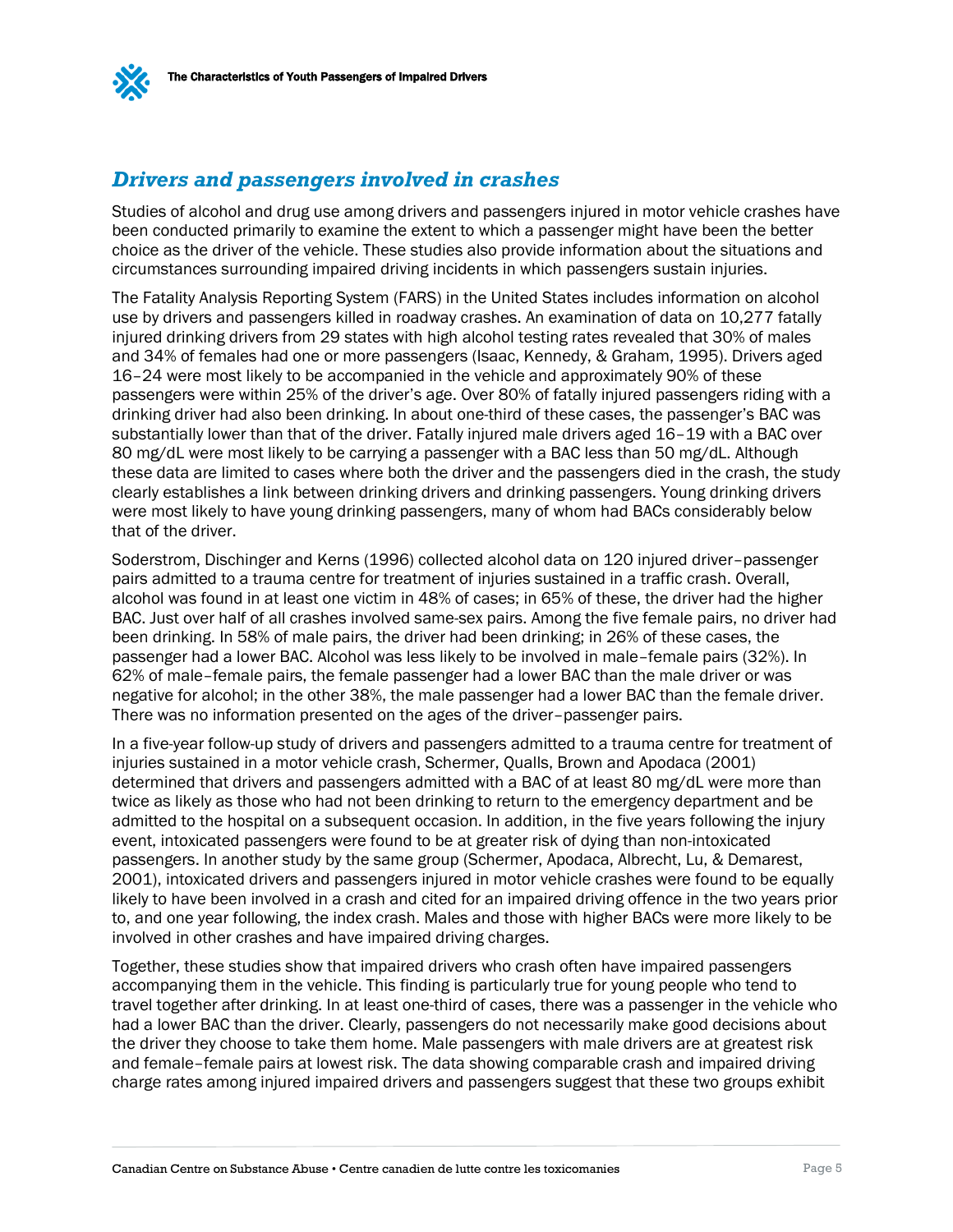

very similar risk-taking tendencies and drinking patterns and that their role as either driver or passenger might be more a function of circumstance than design.

### *Questionnaire-based studies*

Roadside and crash-based studies provide information on real-life events involving passengers riding with impaired drivers. These studies offer insight into the situations and circumstances surrounding actual events, but they only begin to suggest that the characteristics of passengers are similar to those of the impaired drivers with whom they choose to drive. More detailed information about the psychosocial characteristics of passengers who choose to ride with impaired drivers requires completion of questionnaires specifically designed to assess social, psychological and demographic traits.

A number of questionnaire-based studies have examined the characteristics of passengers of drivers who have used alcohol or drugs. These studies vary in terms of the population examined, the characteristics examined and the country in which the survey was conducted. Few studies actually distinguish between riding with a drinking driver and riding with a driver who has used cannabis (or other drugs) or limit the age group to youth and young adults or isolate these age groups in the analysis. Therefore, this subsection begins by reviewing studies that focus on young adults who ride with a driver who has been using cannabis, other drugs or alcohol and then discusses other related but less specific studies.

In a survey of 2,594 high school students (50% female) in grades 10 and 12 on Vancouver Island, Leadbeater, Foran and Grove-White (2008) found that 29% of urban students and 37% of rural students report riding with a peer who had used cannabis. Rural or urban residence, however, did not contribute significantly in multivariate models after controlling for other factors. Significant predictors of riding with a driver who had used cannabis were driving after drinking, driving after cannabis use, riding with adults who had used cannabis, riding with peers and adults who had been drinking, as well as more risky attitudes towards both alcohol and cannabis. Similar factors were associated with riding with a drinking driver and driving after using cannabis or alcohol use. The authors highlighted the modeling influences of parents and peers in helping to shape risky drivingrelated behaviours among youth, including riding with a peer who has been drinking or using cannabis.

The Monitoring the Future Survey collected information about driving after drinking, driving after using cannabis and riding as a passenger in a vehicle with a driver who has used alcohol or cannabis from a large sample of high school seniors across the United States since 2001 (O'Malley & Johnston, 2007; 2013). Demographic and lifestyle factors were compared among those who did and did not report riding with a driver who has used cannabis and driving after using cannabis. After adjustment for other factors, sex, region and degree of urbanization were not associated with these behaviours. Lifestyle factors — lower religious commitment, lower grades in school, truancy, spending more than one night out per week for fun or recreation, working 1–30 hours per week, and driving more than 100 miles per week — were significantly associated with cannabis-involved riding behaviour. Living with neither parent was also identified as a risk factor. A virtually identical set of lifestyle factors was associated with driving after cannabis, driving after heavy drinking and riding with a driver who had been drinking (O'Malley & Johnston, 2013). An earlier study by the same authors also identified the use of cannabis or other drugs and heavy drinking as risk factors. Religious commitment and higher grade point average were protective factors (O'Malley & Johnston, 2007). The overlap of factors associated with driving after substance use and riding as a passenger with a driver who has used alcohol or drugs indicates a commonality among the various risky behaviours surrounding the use of vehicles and substance use.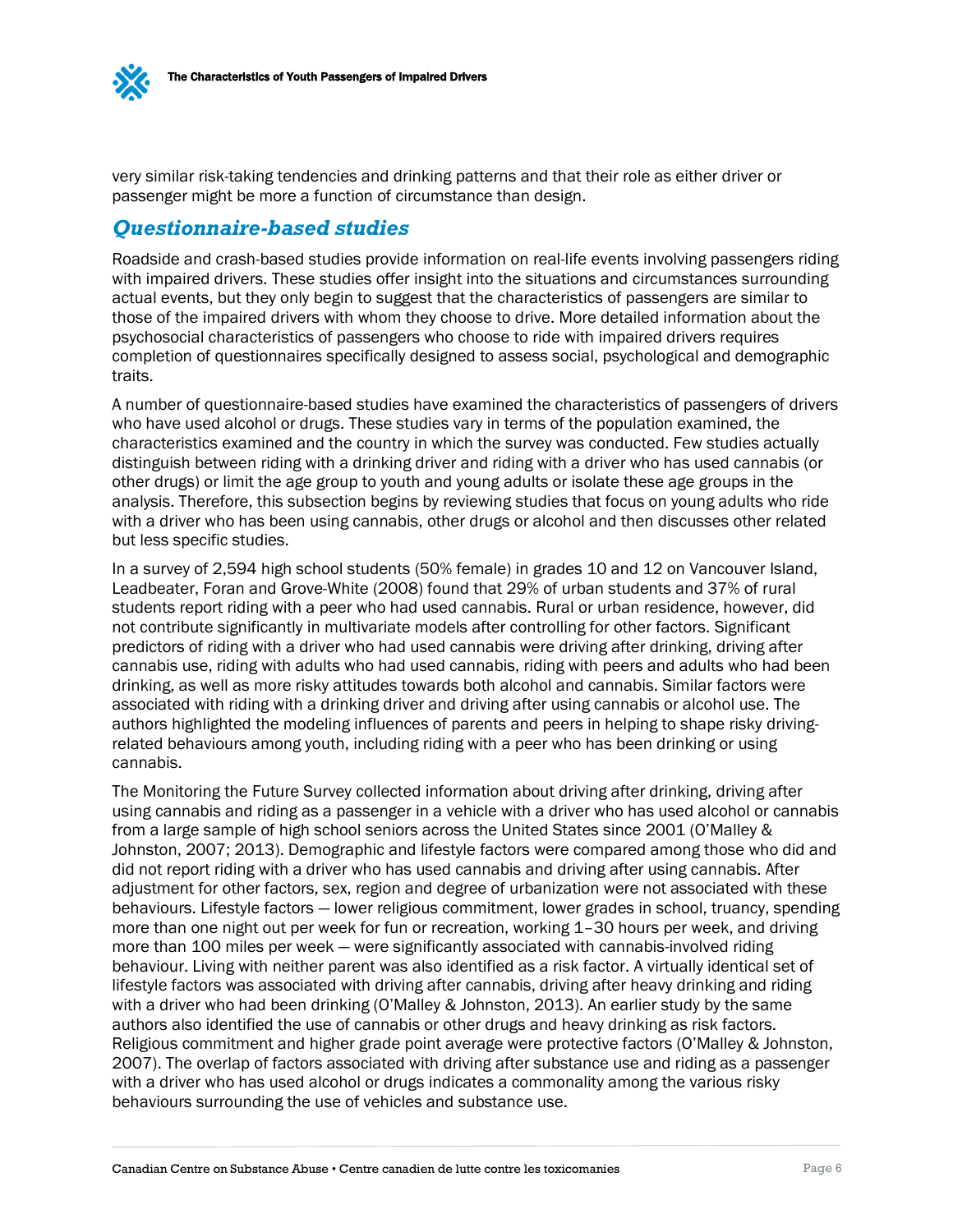The Student Drug Use Survey in the Atlantic Provinces included questions that provide information about riding with a drinking driver and the social and demographic characteristics associated with the behaviour (Poulin, Boudreau, & Asbridge, 2006). Among the respondents in grades 9-12, 26.8% reported riding with a drinking driver in the past year. The factors associated with increased risk of riding with a drinking driver included: rural residence, female, lower socioeconomic status, not living with both parents, earlier age of drinking onset, cannabis use, smoking and driving after drinking. Having a driver's licence was found to be modestly protective of riding with a drinking driver, the implication being that having acquired a licence, there was less dependence on others for transportation. There was, however, considerable variability between and within regions in terms of the factors that had an influence on the probability of riding with a drinking driver. The authors concluded that there were a variety of factors both within and outside of an individual's control that influenced decisions to ride with a drinking driver. The personal factors interacted with place, time and circumstances in complex ways to determine the likelihood of the behaviour.

In a national survey of over 9,000 youth aged 12–18 in New Zealand, 36.4% reported riding with a driver who had been drinking (Tin, Ameratunga, & Watson, 2008). After adjusting for age and sex, heavy drinking and drinking away from home were significant risk factors. Drinking with friends increased the risk of riding with a drinking driver whereas drinking with family did not. Those who reported first drinking at aged 12 or younger and considered drinking at their age to be normal were also at greater risk of riding with a drinking driver. Sex was not a significant risk factor.

CADUMS includes questions on riding with a drinking driver and riding with a driver who has used cannabis. Cartwright and Asbridge (2011) examined the socio-demographic, personal and behavioural characteristics (including substance use and driving behaviours) of those who reported riding with a driver who had used alcohol or cannabis. Although the study included respondents of all ages, logistic regression revealed that younger persons were more likely than those over 44 years of age to ride with a driver who had used cannabis. Other predictors included heavy drinking, adverse consequences from drinking, moderate to high level of risk associated with heavy cannabis use, driving after using cannabis and riding with a drinking driver. Sex was not a significant predictor after adjustment for other factors.

There was considerable overlap between the set of factors associated with riding with a drinking driver and those associated with riding with a driver who had used cannabis. The strong association between riding with a drinking driver and riding with a driver who had used cannabis was of considerable interest, not only because one was predictive of the other, but it indicates a similarity between the two behaviours. The risk factors associated with the decision to ride with a driver who has used either alcohol or cannabis are similar. However, to some extent, there was a substancespecific effect. Problem cannabis use and driving after cannabis use were only predictive of riding with a driver who had used cannabis; driving after drinking was only predictive of riding with a drinking driver. Although it is not clear whether substance-related driving or riding occurred first, it would appear that engaging in one has clear implications for engaging in the other.

The Health Behaviour of School-aged Children Survey provides information on riding with a driver who had used alcohol or cannabis among a large sample (*n* = 23,212) of students aged 9–15 from 436 schools across Canada (Pickett et al., 2012). Although the age group of the sample is younger than the target group of the current review, the survey results show that this behaviour is not uncommon at these younger ages. About one in five students reported riding in a car or other vehicle (snowmobile, all-terrain vehicle, dirt bike) with a driver who had been drinking, or using cannabis or another drug. Prevalence of the behaviour was higher among those indicating lower perceived socioeconomic status, those living in rural areas, males and students aged 13 and over. About 14%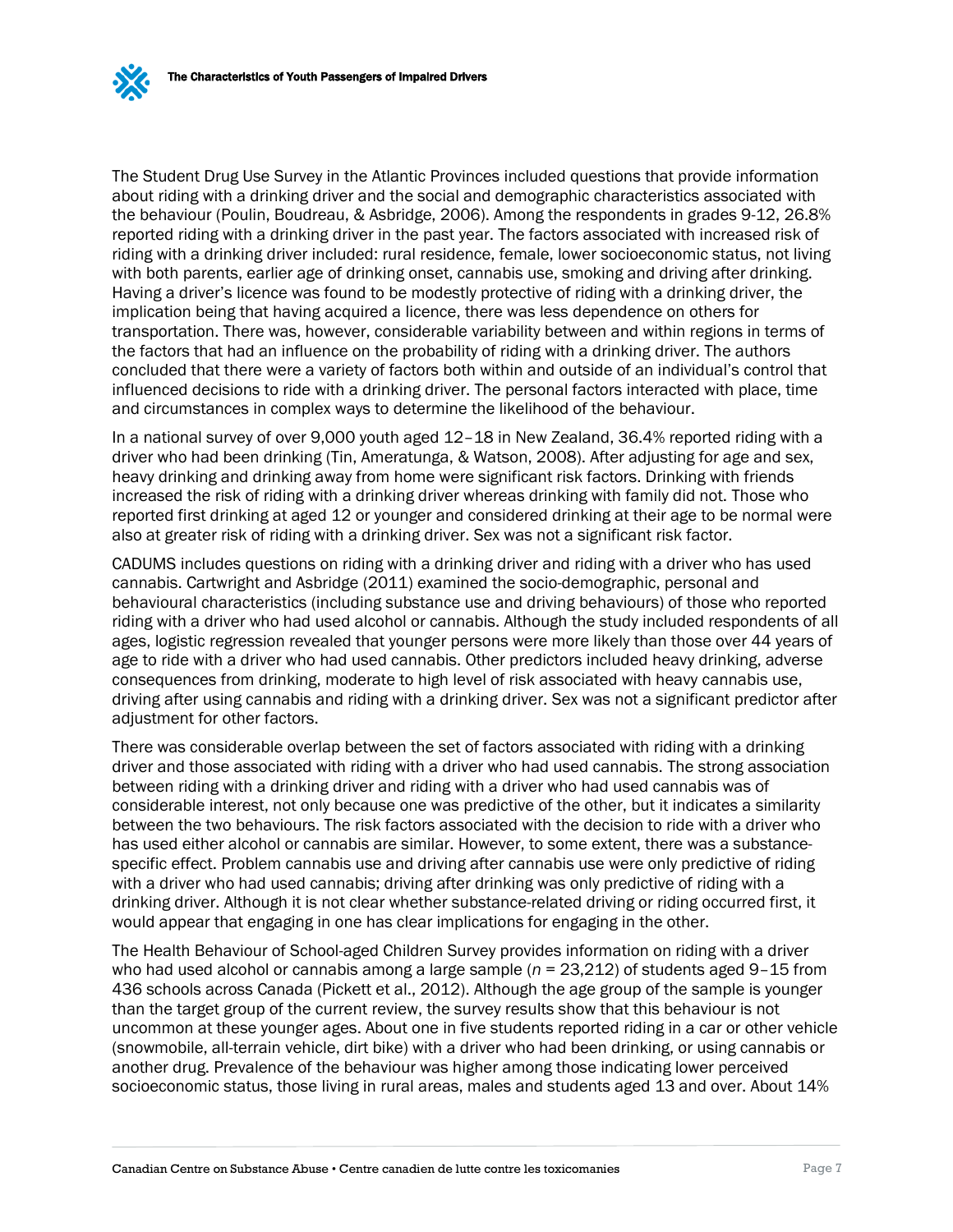of reported injuries were attributable to being a passenger with a driver who had been using alcohol or drugs.

The relevance of this latter study is that it demonstrates riding with a potentially impaired driver, and even operating a vehicle after alcohol or substance use, begins several years before the usual age of driver licensing. These behaviours are more frequently reported among those in rural areas and increase in prevalence between 13 and 15 years of age. The involvement of off-road vehicles was common. The exposure of young Canadians to these risky behaviours at such young ages suggests that these behaviours might be influenced by varying social norms within regions or cultures. Parental influences might also be involved. Given the early onset of these behaviours, it is not surprising that the developmental trajectory continues into and through the young adult years.

Other studies also indicate that early experiences can influence subsequent involvement in driving after alcohol or drug use. For example, an analysis of data from the National Longitudinal Alcohol Epidemiologic Survey found that the earlier the age of initial drug use, the greater the likelihood of driving after drug use (Hingson, Heeren, & Edwards, 2008). The risk of driving after drug use remained elevated for drug use prior to age 21, but was strongest for those who initiated drug use prior to age 15. Early age of drinking onset was also predictive of early drug use.

A recent report for the second year of a nationally representative sample of US students in grade 11 (mean age 17.3 years) examined driving after drinking in the past month and riding with a drinking driver in the past year (Li, Simons-Morton, & Hingson, 2013). Heavy drinking in the past 30 days, illegal drug use in the past year, self-reported risky driving (e.g., speeding, tailgating) and distracted driving were identified as risk factors. The strong association between risky driving, substance use and driving after drinking and riding with a drinking driver suggest that these factors might be part of a constellation of risk-taking behaviours with common determinants.

In a European study of young adults (mean age 21.7) who participated in social nightlife activities and events, Calafat et al. (2009) found that 37% reported riding with a drinking or drugged driver in the previous month. Drinking to excess, use of illegal drugs, impulsivity, anti-social tendencies, being unemployed and having a preference for using private vehicles to get to nightlife venues were identified as risk factors. Whereas most other studies in this area have focused on demographic and behavioural correlates of riding with a drinking or drugged driver, this study demonstrated the influence of more distal factors related to personality traits, which may be associated with the underlying motivations that give rise to the behaviour as opposed to the more immediate circumstances of the situation at hand.

Kim and Kim (2012) also examined the role of personality and psychosocial factors associated with riding with a drinking driver. In a national sample of Korean adults (age 20–66), sensation seeking defined as the need for novel experiences and the willingness to take physical and social risks to fulfil this need — and perceived pressure, persuasion and approval of peers along with heavy drinking were identified as significant predictors of riding with a drinking driver.

Several authors have explored the notion that driving or riding after drinking or drug use among youth is not an isolated behaviour, but part of a more general pattern of engaging in antisocial and risky behaviours that are subject to social censure or involve danger or risk of harm (e.g., heavy drinking, drug use, delinquency, stealing and traffic violations). The interrelatedness of these behaviours is a central tenet of Problem Behaviour Theory (Jessor, Donovan, & Costa, 1991). The theory states that "problem" behaviour is influenced by elements of personality and the perceived environment and that engaging in one type of problem behaviour increases the likelihood of engaging in others. Personality factors include a propensity towards risk-taking, sensation seeking, impulsivity and aggressiveness. Positive influences — those that serve to inhibit problem behaviour —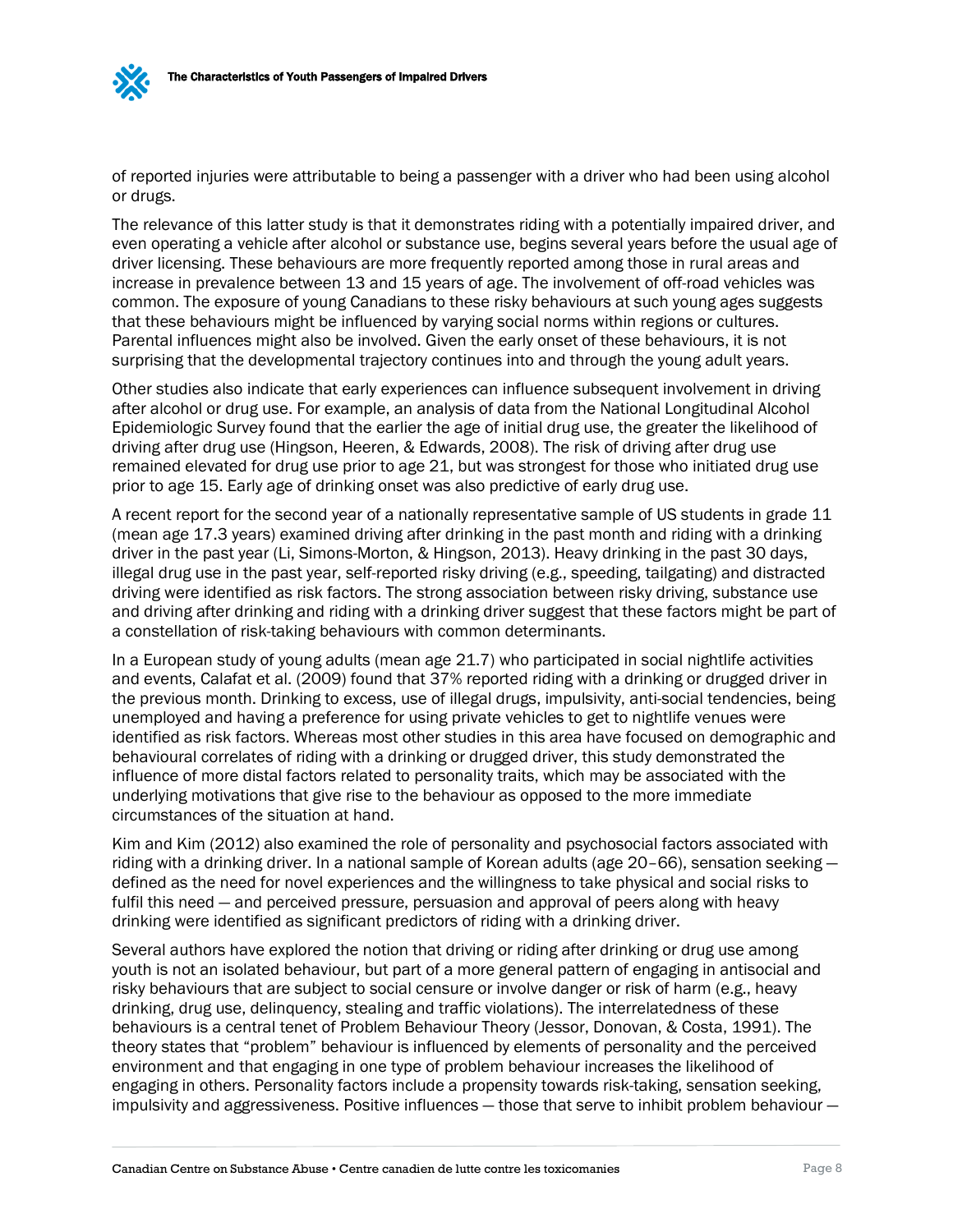include value placed on academic achievement, religiosity, independence and self-esteem. The perceived environment includes parental and peer support for, or controls on, problem behaviour, models of positive and negative behaviours, and perceived normative values and behaviours. Together, personality factors and the perceived environment serve to instigate or inhibit involvement in problem behaviours.

Swisher (1988) was among the first to view driving after drinking or using cannabis and riding with a drinking driver or a driver who has used cannabis as belonging to a cluster of behaviours that are interrelated and reflective of a pattern of behaviour related to risk-taking and impulsivity, rather than isolated instances of particular behaviours. In a test of this hypothesis, Swisher administered a questionnaire to a sample of over 11,000 students in grades 7 through 12 in three states. The questionnaire asked about a wide array of topics including alcohol and drug use, negative behaviours, involvement in extra-curricular activities and academic performance. Negative behaviours included cheating on tests, shoplifting, vandalism and staying out all night. These negative behaviours were the best predictors of driving after drinking or using cannabis and riding as a passenger with a driver who had been drinking or using cannabis. Conversely, time spent in academic activities, extra-curricular activities, sports and religious activities were inversely related, providing a protective effect. The overall pattern of results is consist with Problem Behaviour Theory, suggesting that driving after drinking or using cannabis and riding with a driver who has been drinking or using cannabis are part of a cluster of negative social behaviours that are related to risktaking and impulsivity.

Donovan (1993) provided further support for the hypothesis that driving after using drugs or alcohol was part of a pattern of problem behaviours. A sample of 2,300 drivers in Colorado aged 18–25 returned a mail questionnaire that encompassed a wide variety of measures of personality, the perceived environment and behaviour. In addition to problem drinking, drug use and social deviant behaviour, a measure of risky driving behaviour was also found to be related to driving after drinking and drug use. Risky driving behaviour, as assessed by traffic violations, provides another means to identify and target youth at high risk of involvement in impaired driving and riding behaviour.

More recently, Hingson, Heeren, and Edwards (2008) noted that early age of drinking onset and alcohol abuse are developmentally significant predictors of illicit drug use and a variety of other health and social problems such as driving after drinking or drug use and crash involvement. Early alcohol and drug use was considered to affect perceptions of peer and parental involvement and increase the likelihood of involvement in other socially deviant behaviours.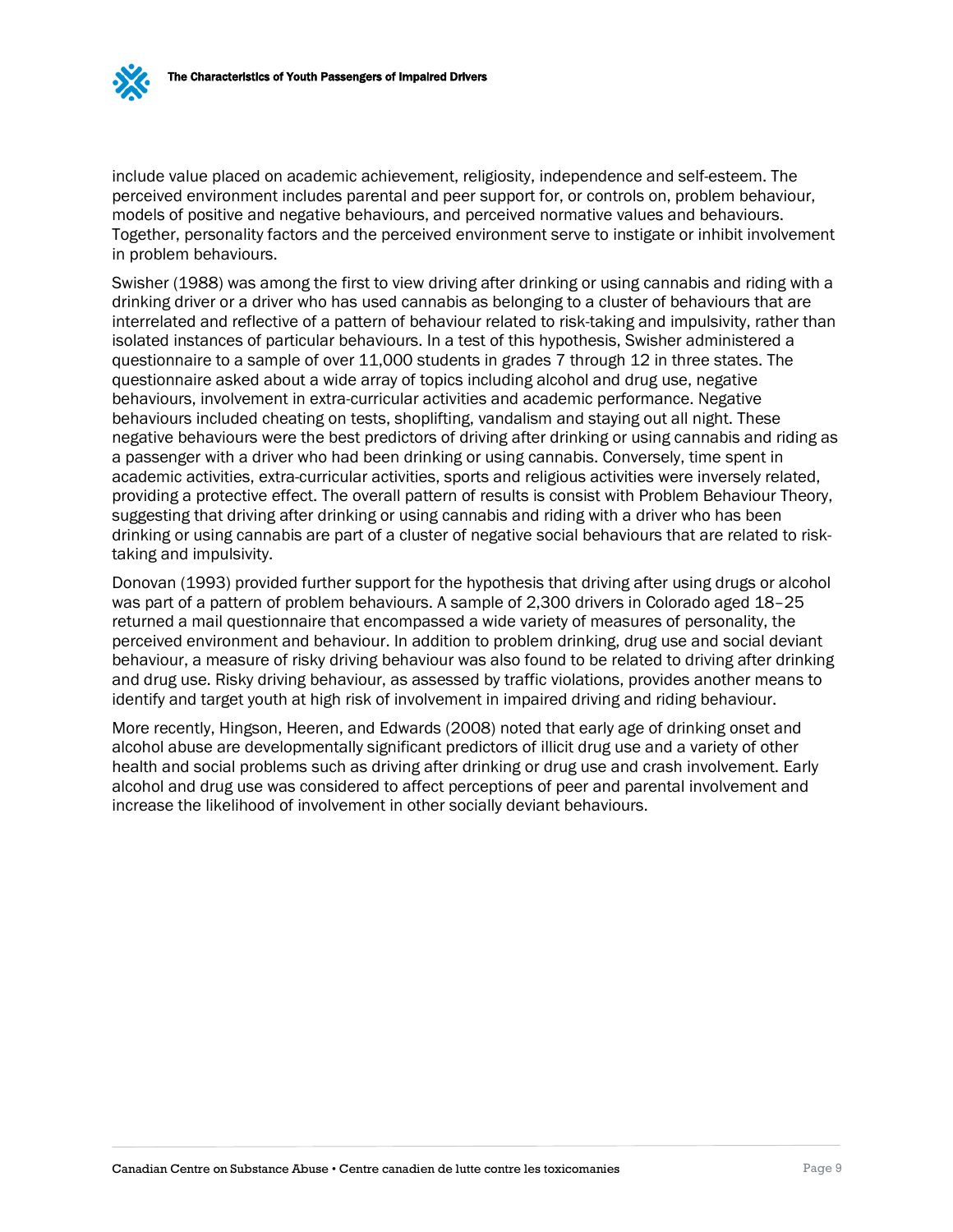

## <span id="page-13-0"></span>Summary

The research literature consistently shows that riding with a driver who has used cannabis is strongly correlated with riding with a driver who has been drinking or using drugs. The two behaviours are distinguished primarily by the substance used by the driver and not necessarily the characteristics of those who engage in the behaviour. In addition, driving after alcohol or drug use is highly related to riding with a driver who has been drinking or using drugs. The individual's role as driver or passenger might be more a function of circumstances, such as access to a vehicle, than it is a function of personal and social characteristics. From a theoretical perspective, riding with a driver who has used cannabis or alcohol would appear to be part of a more comprehensive pattern of high-risk or socially inappropriate behaviours that is related to socio-demographic, psychosocial and behavioural factors that either create a propensity towards engaging in problem behaviours or provide controls against it. These risk and protective factors for youth are listed below.

### Socio-demographic Risk Factors

- Younger age (9–15)
- Sex (male)
- Lower socioeconomic status
- Rural residence
- Lower grades in school
- Not living with both parents
- Working part-time

#### Psychosocial Risk Factors

- Risk-taking
- Sensation seeking or novel experience seeking
- Impulsivity
- Aggressiveness
- Parental models
- Perceived parental approval
- Peer models
- Perceived peer approval

### Behavioural Risk Factors

- Heavy drinking
- Early age of drinking onset (prior to age 15)
- Drug use
- Risky driving
- Truancy
- Cheating and stealing
- Driving or riding off-road vehicles after using alcohol or drugs

#### Protective Factors

- Religiosity
- Involvement in religious activities
- Involvement in academic activities
- Academic performance
- Involvement in extracurricular activities
- Involvement in sports activities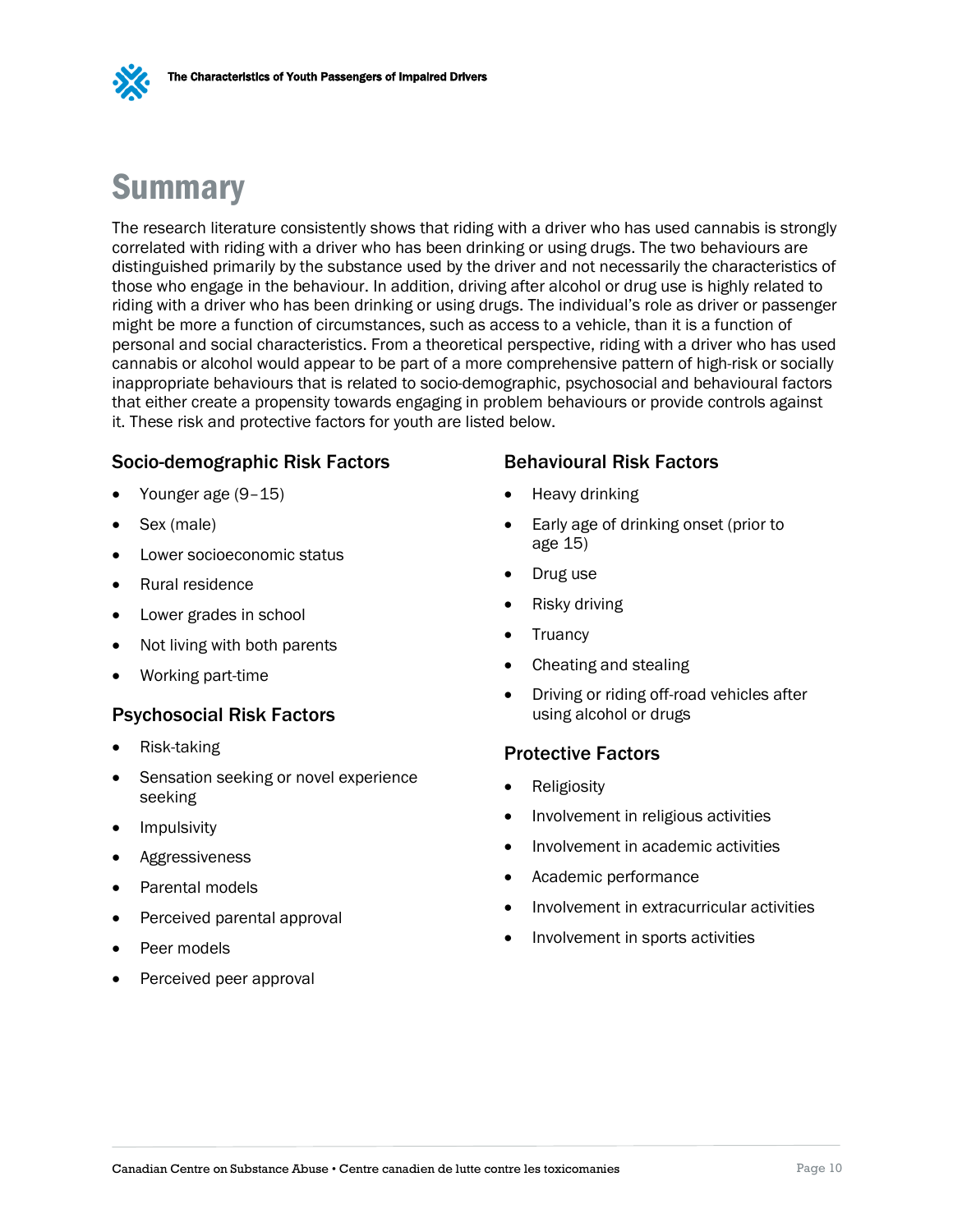<span id="page-14-0"></span>

Riding with a driver who has been drinking or using cannabis is a relatively common behaviour among youth, but the practice has received less attention as a high-risk behaviour than driving after drinking. However, the consequences can be equally tragic. To a large extent, the differing levels of attention directed towards driving and riding could be a result of drivers being generally seen as responsible for their behaviour and its outcomes, whereas passengers are generally not held accountable for their actions. Social and legal censure can be imposed upon impaired drivers, but there are few, if any, sanctions for passengers of impaired drivers. In fact, passengers in crashes might actually be perceived as innocent victims of a tragic event.

The reality of the situation is that the presumed innocence of these passengers can in many cases be unwarranted. Research has demonstrated that young passengers in a vehicle can increase the risk of crash involvement for young drivers by causing or creating a distraction and/or actively encouraging risk-taking by the driver. This effect can be exacerbated by the use of alcohol and/or cannabis by young drivers and their passengers.

Keeping the party going on the drive home is inconsistent with the safe operation of a vehicle. Young drivers need to be aware that distraction caused by their passengers can create a high-risk situation. Although passenger restrictions are often part of a comprehensive graduated licensing program, driver education and training programs should devote time to a discussion of the dangers posed by passengers — particularly intoxicated passengers — that persist long after young drivers have passed through all stages of the graduated licensing program.

Studies of crashes involving youth often show that passengers have comparable or lower BACs than drivers. Still, alcohol and drug use by passengers can interfere with their ability to assess the driver's degree of impairment, which can lead to poor decisions about transportation home. To counteract this possibility, prevention programs should encourage youth to make transportation arrangements in advance, prior to the consumption of alcohol or drugs. A small effort, such as arranging before an event for a cab home, would eliminate the need for intoxicated passengers to assess the competence of a peer driver, and could greatly reduce the risk of adverse outcomes for youth as well as other road users.

The literature also reveals extensive overlap between driving after alcohol or drug use and riding as a passenger with a driver who has used alcohol or drugs. Combined with the strong association of these behaviours with heavy drinking, drug use and risky driving, there begins to emerge a pattern of high-risk behaviours surrounding the use of substances and vehicles (Donovan 1993). Whether an individual serves as the driver or rides as a passenger on any given occasion can vary depending on age, sex and access to a vehicle. Roles can change depending on circumstances and situations, but the target behaviours are a consequence of the use of alcohol or drugs and the need for transportation. The poor decisions young people make regarding transportation, particularly after using alcohol or drugs, place them in a high-risk situation regardless of whether they are the driver or a passenger.

The characteristics of those who ride with a driver who has been drinking or using cannabis can be useful in developing programs targeting specific populations of youth who are most likely to engage in the behaviour. These characteristics can be grouped into three broad categories: sociodemographic, psychosocial and behavioural. Within the socio-demographic domain are age, sex, urban or rural residence and socioeconomic status. Certainly the involvement with alcohol and drugs and motor vehicles increases with age. Earlier age of onset of drinking is associated with later heavy use and increased likelihood of adverse consequences (Hingson, Edwards, Heeren, & Rosenbloom,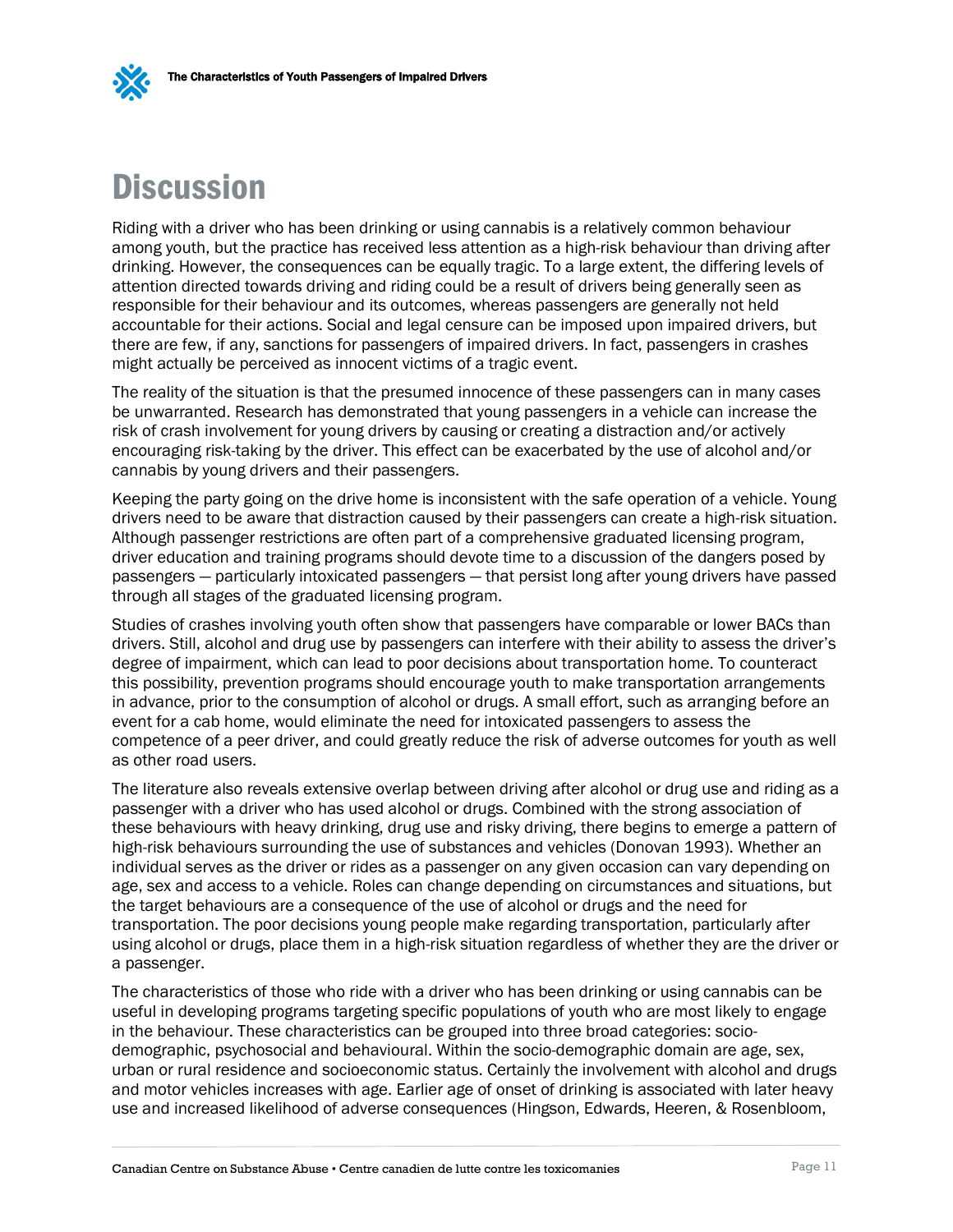2009). More frequent and heavier drinking increases exposure to the potential of driving after drinking or riding with a driver who has used alcohol or drugs.

The study by Pickett et al. (2012) also demonstrated that motor vehicle use in combination with alcohol or drug use can have origins in the years prior to driver licensing. Certain subgroups of youth, particularly in rural areas, might not necessarily have access to cars, but might use off-road vehicles for both recreation and transportation, as these vehicles provide younger teens an opportunity to explore their independence. The pattern of motor vehicle use in combination with substances use can begin early. Inexperience with these vehicles and the use of alcohol and drugs creates a highrisk situation that could be the focus of prevention programs in areas where such behaviour is commonplace. Moreover, these findings suggest that prevention messaging should occur long before youth reach the legal driving age to explain the implications of impaired driving and to prevent these dangerous actions from becoming normative and accepted behaviours.

The literature reveals sex to be inconsistent as a risk factor. Several studies show that females are less likely to drive after substance use and ride in a vehicle where the driver has used alcohol or drugs. However, after controlling for the influence of other factors, sex is no longer a significant independent risk factor. It could be that in some situations sex interacts with age and other factors to increase or decrease risk. For example, females tend to be less prone to risk taking (Jessor et al., 1991) and might be in a position to influence the acceptance of safer transportation alternatives. Males can encourage each other to take risks, but might be less likely to drive after alcohol or drug use with female passengers. In any event, sex should not be completely dismissed as a risk factor in that the reasons for riding with an impaired driver might differ according to sex. The influence of sex should be further examined as peers may have a unique ability to encourage each other to make safe decisions.

Rural residence also proved to be an inconsistent risk factor. Although it is often thought that youth who live in rural areas are more likely to drive or ride in a vehicle with someone who has used alcohol or drugs because of the greater reliance on private vehicles for transportation, this is not always the case after the influence of other factors has been controlled. To some extent, the effect of rural residence might be dependent upon the definition of "rural" and "urban." Studies also usually only examine the frequency with which people engage in the target behaviour and fail to explore the quality of the behaviour. There may well be differences in riding behaviour between urban and rural youth that extend beyond the frequency of their exposure to risk. Rural youth might travel further distances on higher speed and two-lane roadways, factors that can have a profound influence on the risk of crash involvement. Hence, differences in the quality of exposure associated with rural and urban residence should be further explored as a potential risk factor.

Lower socioeconomic status, assessed by level of parental education or respondent perceptions of the extent of their economic comfort, was associated with greater risk of involvement in riding with a driver who had been using alcohol or other drugs. Socioeconomically disadvantaged populations in general have lower health status (Commission on the Social Determinants of Health, 2008). The potential relationship of socioeconomic status with riding after alcohol or drug use and crash involvement is most likely complex and involves the interaction of several other factors. For present purposes, it is sufficient to note that lower socioeconomic status is a factor that is associated with increased risk of involvement in the target behaviours.

Being married or living with a partner was identified as a protective factor. Within the age group of interest (age 15–24), this factor will most likely only come into play among those toward the older end of the distribution. Involvement in a committed relationship represents a major life change and is typically associated with an increase in financial and personal responsibilities, and a reduction in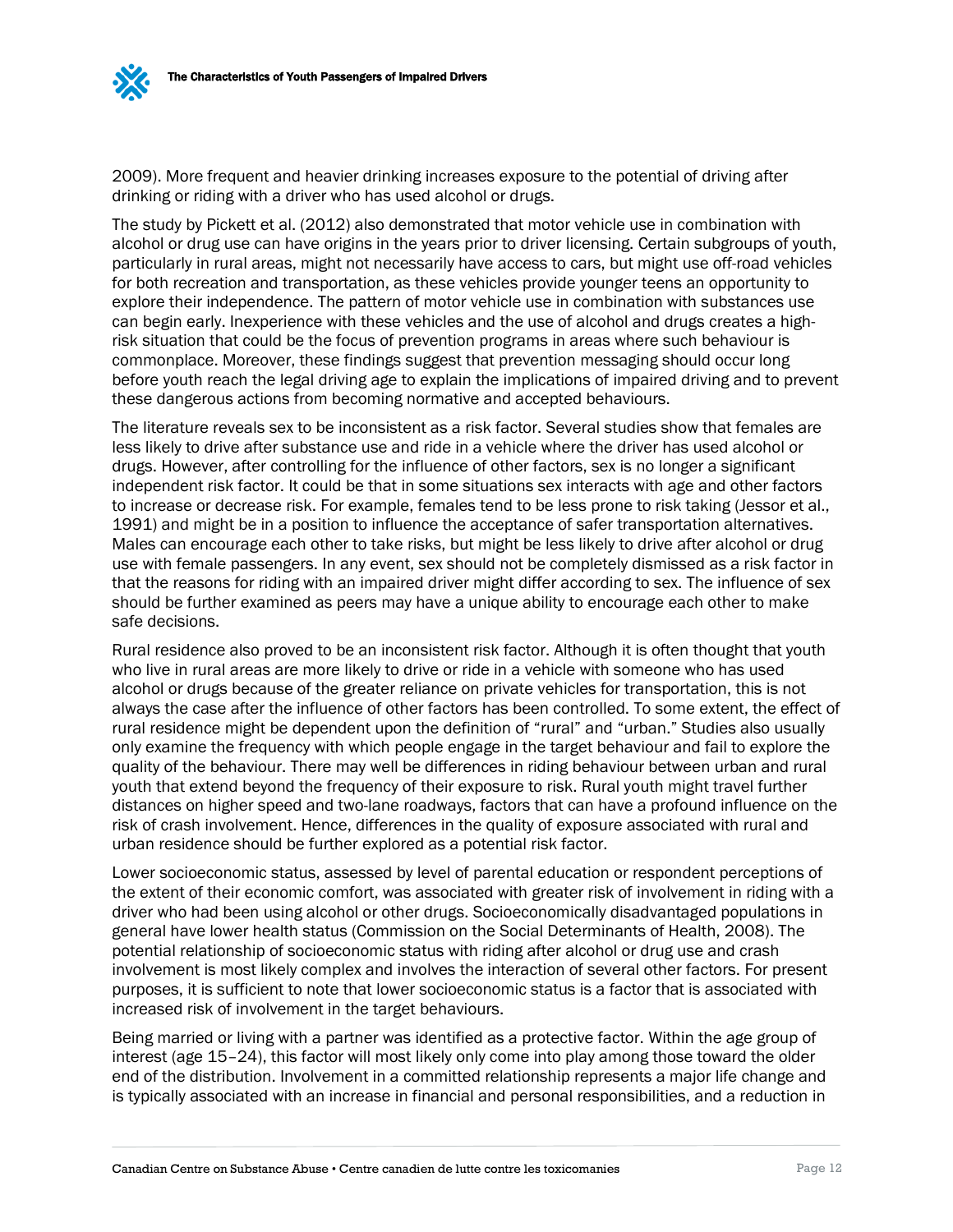

high-risk activities. On the other end of the scale, not living at home with either parent was identified as a risk factor that could represent a lack of accountability to a disciplinary figure, and suggests that parental guidance can play an important role in preventing this risky behaviour.

Psychosocial factors are those aspects of personality, beliefs, motivations and perceptions of social environment that can influence the propensity to engage in risky behaviours. These factors can include sensation seeking, impulsivity, belief systems and values, as well as the values and opinions of parents and peers. Psychosocial factors have received considerably less attention in studies in this area. These factors typically require a greater investment of time to assess and are often not included in questionnaires that might be seen as too lengthy. From the limited available research, risk-taking, sensation seeking and more risky attitudes towards alcohol and cannabis were identified as risk factors. Peer and parental attitudes, opinions and behaviours about driving after drinking were also associated with increased involvement in riding with a driver who had been drinking or using drugs. Within the psychosocial domain, involvement with religious activities and commitment to academics, sports and extracurricular activities were identified as protective factors. Parents must recognize the importance of modelling safe driving behaviours for their children from an early age; both parents and peers must take the opportunity to challenge risky attitudes, opinions, perceptions and behaviours to help establish the belief that driving after consuming substances is dangerous and unacceptable behaviour.

Behavioural factors are those activities related and possibly antecedent to driving after using alcohol or drugs or riding with a driver who has used alcohol or drugs. Early onset and risky use of alcohol and other drugs are high-risk behaviours strongly correlated with the target behaviours. The literature also reveals extensive overlap between driving after alcohol or drug use and riding as a passenger with a driver who has used alcohol or drugs. The strong association between these behaviours reveals a pattern of high-risk behaviours surrounding the use of substances and vehicles. The poor decisions young people make about transportation often place them in high-risk situations that could be avoided regardless of whether they are the driver or a passenger. Prevention programs should consider all related elements of risk-taking behaviours to identify youth who are at-risk for riding with an impaired driver. Effective messaging might need to be comprehensive and address multiple risky behaviours to change youth engagement in this activity.

Socio-demographic and psychosocial factors are more distal to riding with a driver who has been drinking or using drugs, but contribute to the probability of engaging in the behaviour through experiences, attitudes, perceptions and expectations. Modelling by peers and adults can help influence risky behaviours by providing implicit social approval of, and rewards for, the behaviour. In addition, observing others engage in driving after using alcohol or drugs or riding with a driver who has used alcohol or drugs without adverse consequences creates expectations of efficacy and competence. Perceptions of positive consequences (e.g., getting home without incident, peer approval) far outweigh the likelihood of negative consequences (e.g., crash, injury, parental censure), thereby increasing the probability that the behaviour will occur. Positive role models and constant challenges of risky attitudes, opinions and perceptions are required to help establish appropriate decision making.

Although not examined in any of the studies reviewed, youth perceptions and beliefs about cannabis could also be a factor influencing the decision to drive after using cannabis or ride with a driver who has used cannabis. Focus groups with youth aged  $14$ -19 revealed confusion surrounding the general risks associated with cannabis and in particular the risks associated with the operation of a vehicle (Porath-Waller, Brown, Frigon, & Clark, 2013). Whereas some youth were of the opinion that the use of cannabis by drivers was dangerous, others believed it to be safe and might even make people better drivers by enhancing their concentration. The use of alcohol by drivers was seen as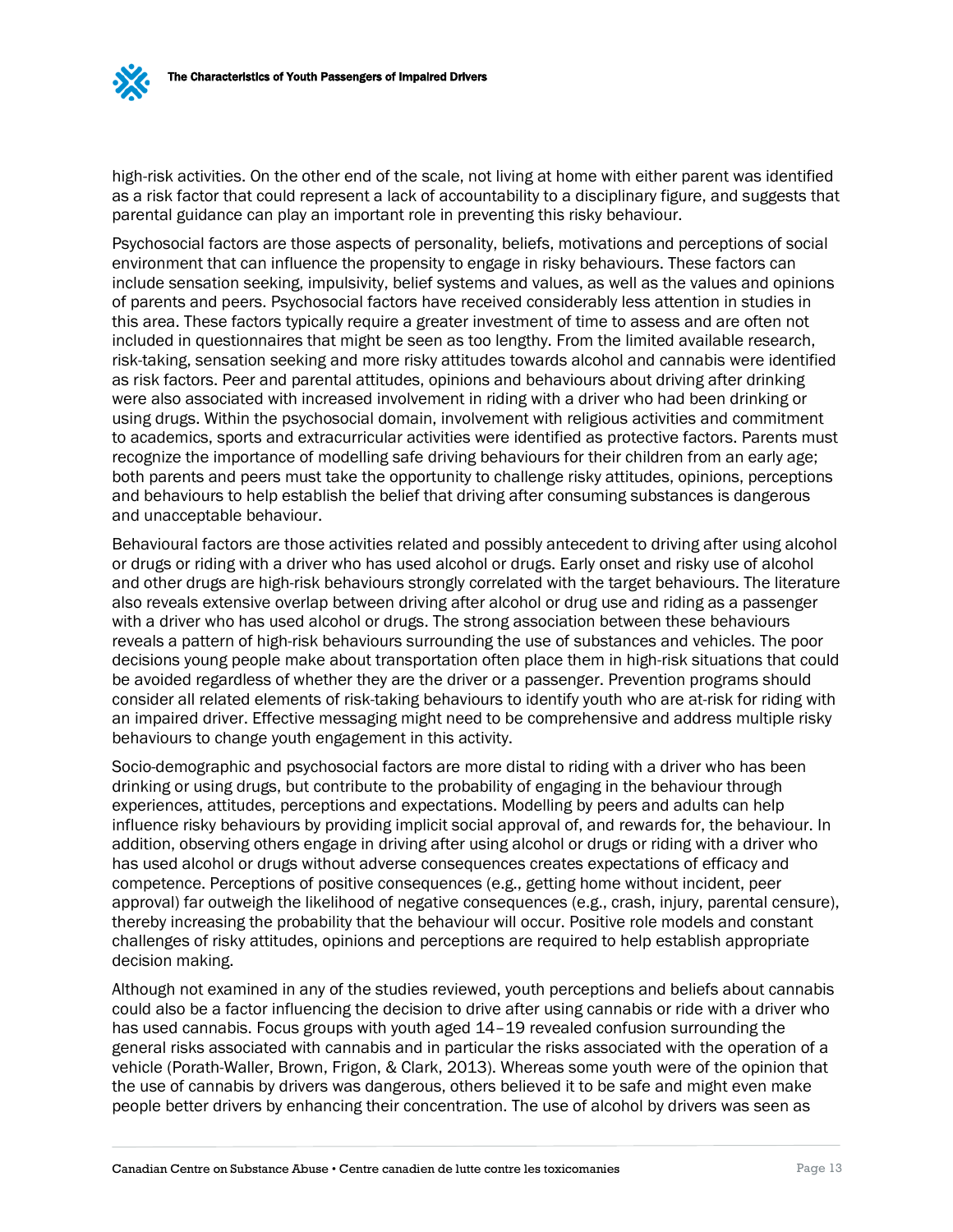

being more dangerous than cannabis. More consistent and accurate information would at least allow youth to make an informed choice when in the situation of having to determine transportation options.

The characteristics addressed above can help to understand why young people choose to ride with a driver who has used alcohol or drugs. However, further information on the circumstances and situations in which youth make decisions about driving or riding after consuming alcohol and other drugs would aid comprehension of the reasons underlying the decisions they make. Understanding the interaction between the characteristics of those at highest risk and the situations could also facilitate the development of targeted and effective messaging.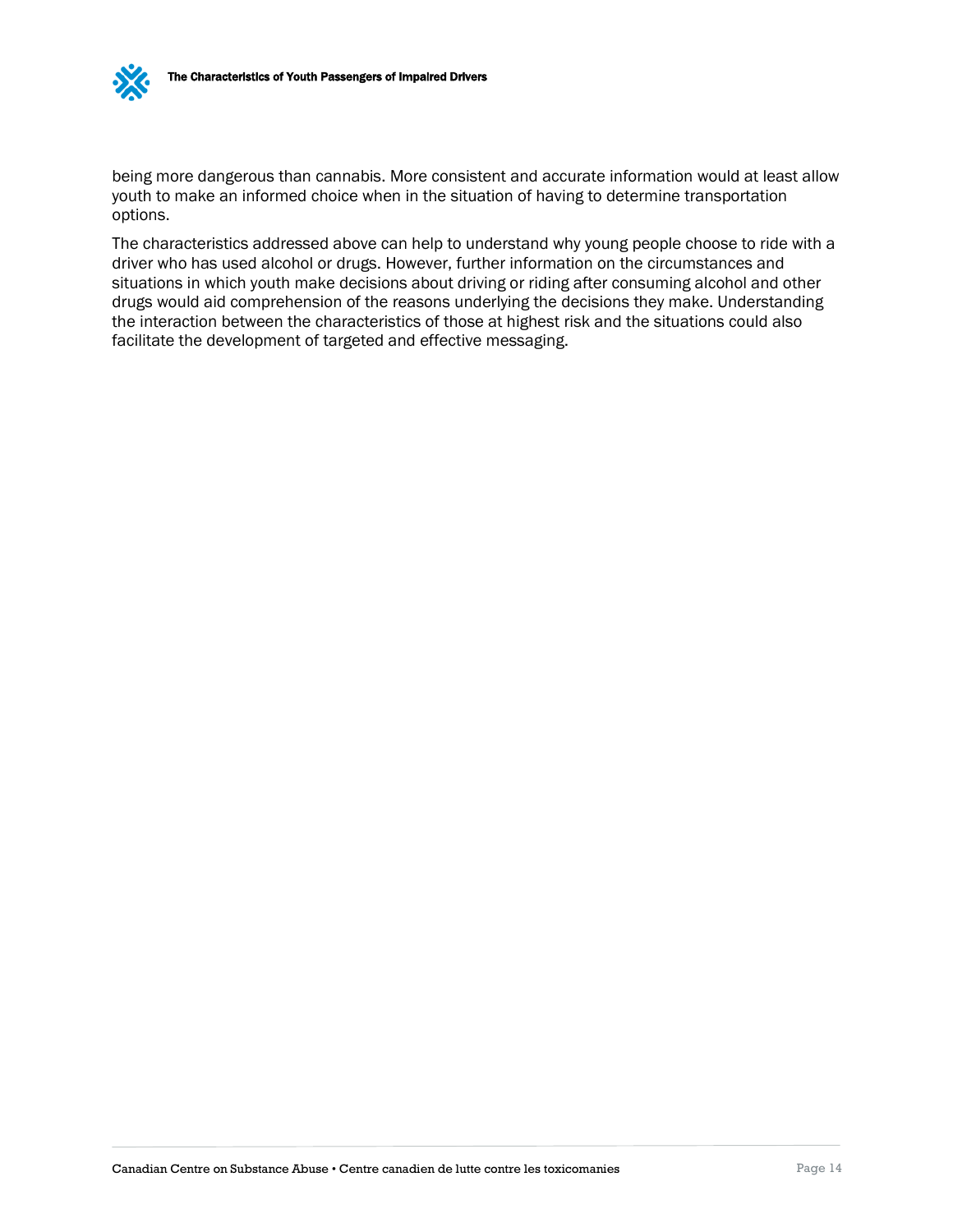



## <span id="page-18-0"></span>References

- Beirness, D.J., Beasley, E.E., & Boase, P. (2013). Drug use among fatally injured drivers in Canada. In Proceedings of the 20<sup>th</sup> International Conference on Alcohol, Drugs and Traffic Safety. Brisbane: ICADTS.
- Calafat, A., Adrover-Roig, D., Blay, N., Juan, M., Bellis, M., & Hughes, K. E. A. (2009). Which young people accept a lift from a drunk or drugged driver? *Accident Analysis and Prevention, 41*(4), 703–709.
- Cartwright, J. & Asbridge, M. (2011). Passengers' decisions to ride with a driver under the influence of either alcohol or cannabis. *Journal of Studies on Alcohol and Drugs, 72*(1), 86–95.
- Commission on the Social Determinants of Health. (2008). *Closing the gap in a generation: Health equity through action on the social determinants of health*. Final report of the Commission on Social Determinants of Health. Geneva: World Health Organization.
- Donovan, J.E. (1993). Young adult drunk-driving: Behavioral and psychosocial correlates. *Journal of Studies on Alcohol*, *54*(5), 600–613.
- Finken, L.L., Jacobs, J.E., & Laguna, K.D. (1998). Risky drinking and driving/riding decisions: The role of previous experience. *Journal of Youth and Adolescence*, *27*(4), 493–511.
- Foss, R.D. & Beirness, D.J. (1996). Drinking drivers and their passengers. Roadside survey results. In 40th Annual Proceedings of the Association for the Advancement of Automotive Medicine, October, 1996, Vancouver: AAAM.
- Health Canada. (2012). *Canadian alcohol and drug use monitoring survey. Summary results for 2011*. Ottawa: Health Canada. Retrieved from [http://www.hc-sc.gc.ca/hc-ps/drugs](http://www.hc-sc.gc.ca/hc-ps/drugs-drogues/stat/_2011/summary-sommaire-eng.php)[drogues/stat/\\_2011/summary-sommaire-eng.php.](http://www.hc-sc.gc.ca/hc-ps/drugs-drogues/stat/_2011/summary-sommaire-eng.php)
- Hingson, R.W., Heeren, T., & Edwards, E.M. (2009). Age at drinking onset, alcohol dependence, and their relation to drug use and dependence, driving under the influence of drugs, and motorvehicle crash involvement because of drugs. *Journal of Studies on Alcohol and Drugs*, *69*(2), 192–201.
- Hingson, R.W., Edwards, E.M., Heeren, T., & Rosenbloom, D. (2009). Age of drinking onset and injuries, motor vehicle crashes, and physical fights after drinking and when not drinking. *Alcoholism: Clinical and Experimental Research, 33*(5), 783–790.
- Insurance Institute for Highway Safety. (2011). *Fatality facts 2011: Teenagers*. Arlington, VA: IIHS.
- Isaac, N. E., Kennedy, B., & Graham, J. D. (1995). Who's in the car? Passengers as potential interveners in alcohol-involved fatal crashes. *Accident Analysis and Prevention, 27*(2), 159–165.
- Jessor, R., Donovan, J.E. & Costa, F.M. (1991). *Beyond adolescence: Problem behavior theory and young adult development*. New York: Cambridge University Press.
- Kim, J. H. & Kim, K. S. (2012). The role of sensation seeking, perceived peer pressure, and harmful alcohol use in riding with an alcohol-impaired driver. *Accident Analysis and Prevention, 48*, 326– 334.
- Leadbeater, B. J., Foran, K., & Grove-White, A. (2008). How much can you drink before driving? The influence of riding with impaired adults and peers on the driving behaviors of urban and rural youth. *Addiction, 103*(4), 629–637.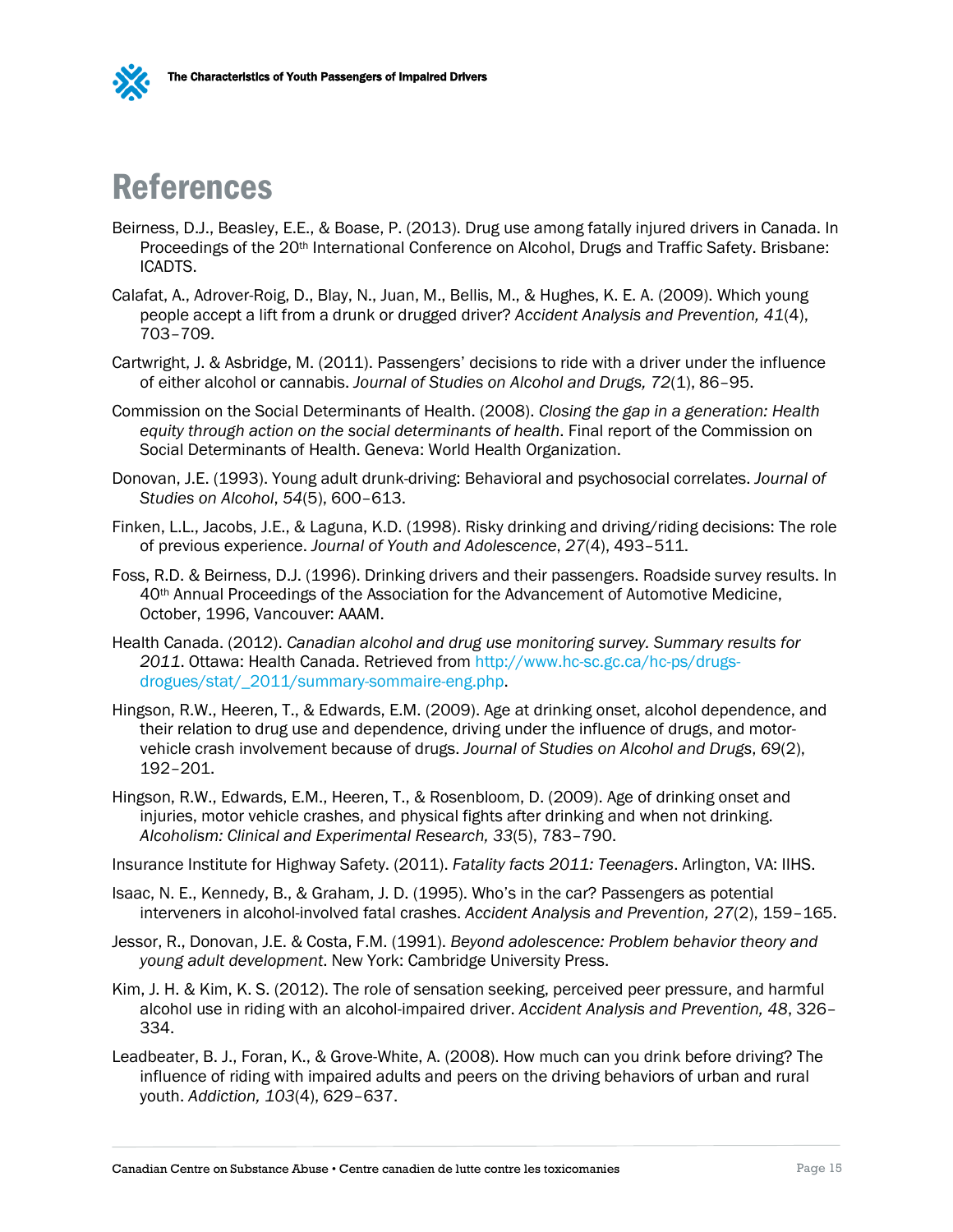

- Li, K., Simons-Morton, B. G., & Hingson, R. (2013). Impaired-driving prevalence among US high school students: Associations with substance use and risky driving behaviors. *American Journal of Public Health, 103*(11), e71–e77.
- Nygaard, P., Waiters, E.D., Grube, J. W., & Keefe, D. (2003). Why do they do it? A qualitative study of adolescent drinking and driving. *Substance Abuse and Misuse*, *38*(7), 835–863.
- O'Malley, P. M. & Johnston, L. D. (2007). Drugs and driving by American high school seniors, 2001– 2006. *Journal of Studies on Alcohol and Drugs, 68*(6), 834–842.
- O'Malley, P. M. & Johnston, L. D. (2013). Driving after drug or alcohol use by US high school seniors, 2001-2011. *American Journal of Public Health, 103*(11), 2027–2034.
- Pickett, W., Davison, C., Torunian, M., McFaull, S., Walsh, P., & Thompson, W. (2012). Drinking, substance use and the operation of motor vehicles by young adolescents in Canada. *Plos One, 7*(8) e42807.
- Porath-Waller, A. J., Brown, J. E., Frigon, A. P., & Clark, H. (2013). *What Canadian youth think about cannabis.* Ottawa: Canadian Centre on Substance Abuse.
- Poulin, C., Boudreau, B., & Asbridge, M. (2007). Adolescent passengers of drunk drivers: A multi-level exploration into the inequities of risk and safety. *Addiction, 102*(1), 51–61.
- Preusser, D. F., Ferguson, S. A., & Williams, A. F. (1998). Effect of teenage passengers on the fatal crash risk of teenage drivers. *Accident Analysis and Prevention, 30*(2), 217–222.
- Romano, E., Kelley-Baker, T., & Lacey, J. (2012). Passengers of impaired drivers. *Journal of Safety Research, 43*(3), 163–170.
- Schermer, C. R., Qualls, C. R., Brown, C. L., & Apodaca, T. R. (2001). Intoxicated motor vehicle passengers: An overlooked at-risk population. *Archives of Surgery, 136*(11), 1244–1248.
- Schermer, C. R., Apodaca, T. R., Albrecht, R. M., Lu, S. W., & Demarest, G. B. (2001). Intoxicated motor vehicle passengers warrant screening and treatment similar to intoxicated drivers. *Journal of Trauma, 51*(6), 1083–1086.
- Shope, J. T. (2006). Influences on youthful driving behavior and their potential for guiding interventions to reduce crashes. *Injury Prevention 12*(Suppl1), i9-i14.
- Soderstrom, C. A., Dischinger, P. C., & Kerns, T. J. (1996). Alcohol use among injured sets of drivers and passengers. *Accident Analysis and Prevention, 28*(1), 111–114.
- Statistics Canada. (2010) Canadian Vehicle Survey. Annual 2009. Ottawa: Statistics Canada. Retrieved from [http://www.statcan.gc.ca/pub/53-223-x/53-223-x2009000-eng.pdf.](http://www.statcan.gc.ca/pub/53-223-x/53-223-x2009000-eng.pdf)
- Statistics Canada. (2012). *Leading causes of death in Canada, 2009*. Ottawa: Statistics Canada. Retrieved from [http://www.statcan.gc.ca/pub/84-215-x/2012001/int-eng.htm.](http://www.statcan.gc.ca/pub/84-215-x/2012001/int-eng.htm)
- Swisher, J. D. (1988). Problem-behavior theory and driving risk. *Alcohol, drugs and driving, 4*(3–4), 205–219.
- Tin, S. T., Ameratunga, S., & Watson, P. (2008). Riding in a motor vehicle with a driver under the influence of alcohol and drinking patterns: Findings from a national survey of New Zealand youth. *Australasian Epidemiologist, 15*(1), 18.
- Traffic Injury Research Foundation. (2013). *The alcohol-crash problem in Canada: 2010*. CCMTA Road Safety Report Series. Ottawa: CCMTA.